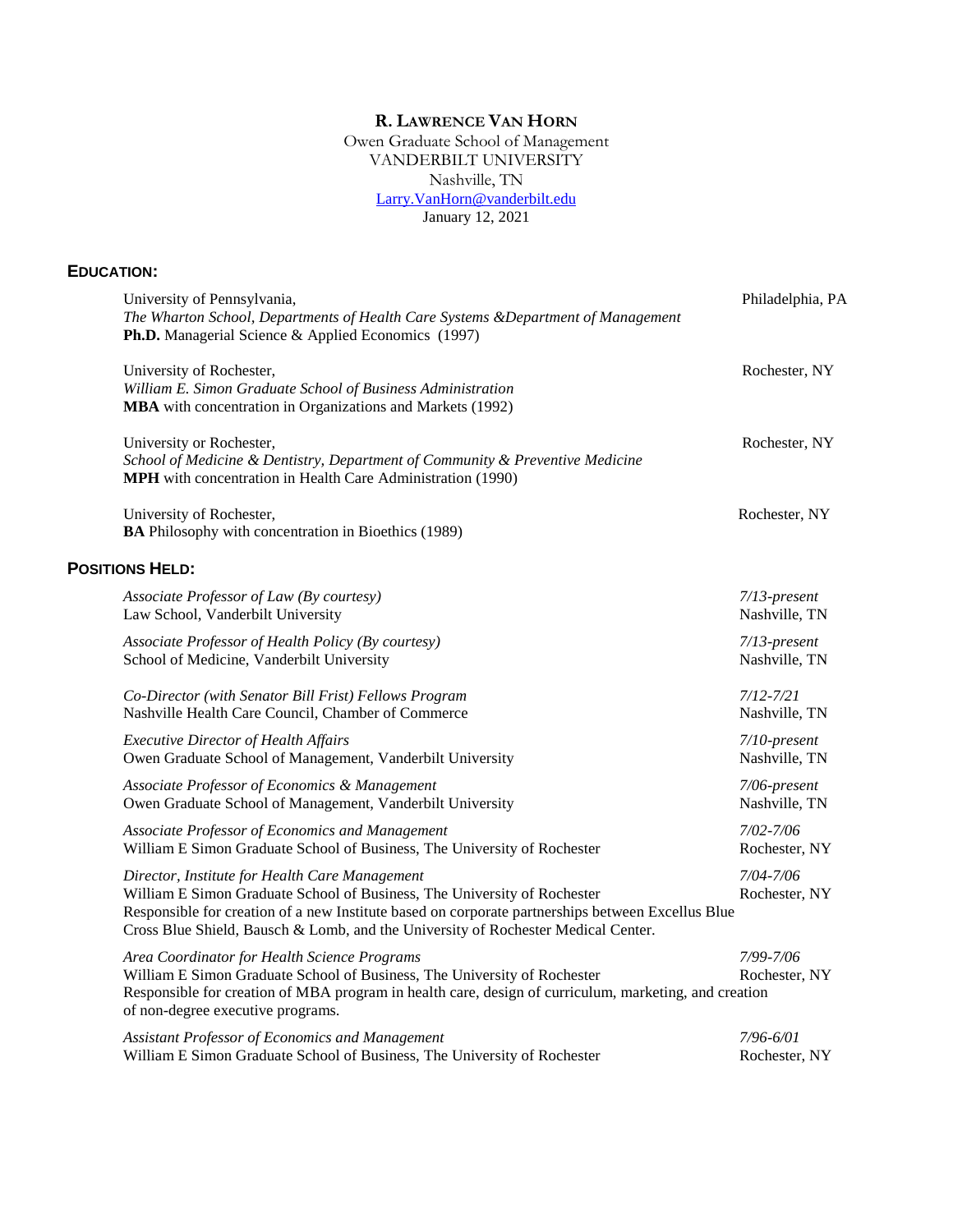## **BOARD ACTIVITY**

```
Community Healthcare Trust (NYSE – CHCT) 2015 to current
Chair, Governance Committee, Member Compensation Committee
```
Harrow (NASDAQ – HROW) 2020 - present Lead Independent Director

Quorum Health Corporation (NYSE – QHC) 2015 to 2020 Chair, Compensation Committee, Member, Audit Committee

SaVida Health, Inc. (private) 2017-current Board Chairman

Advanced Behvioral Solutions (private) 2021-current Board Chairman

Council Capital, CEO Council Member

Harpeth Capital, Advisory Board Member

Sidecar Health, Advisorry Board Member

Pierian Bio (private) 2015-2017 Board Member

#### **PUBLICATIONS:**

#### *Business and Economics*

- Laffer, AB, VanHorn RL, Harris J., Fisher, C "Employers Can Revolutionize American Healthcare and Accelerate Economic Growth by Embracing Price Transparency" ( June 2022 forthcoming) *Independent Review*
- McMichael, B. VanHorn RL, Viscusi, K "The Impact of Cannabis Access Laws on Opioid Prescribing" (2020) *Journal of Health Economics* Vol 6
- Van Horn RL, Laffer AB, Metcalf RL "The Transformative Potential for Price Transparency in Healthcare: Benefits for Consumers and Providers" (2019) *Health Management Policy & Innovation*
- McMichael, B. VanHorn RL, Viscusi, K. "Sorry is Never Enough: The Effect of State Apology Laws on Medical Malpractice Liability Risk" (2019) *Stanford Law Review*
- Frist, WH., McMichael, BJ., Van Horn RL. (2017) "Innovating in Health Care Delivery" *Health Management Policy and Innovation Vol 2 Issue 1*
- Thomas,. R. and Van Horn R. L. "Are College Presidents Like Football Coaches: Evidence from Their Employment Contracts" (2016) *Arizona Law Review* Vol 58., p.901.
- Thomas,. R. and Van Horn R. L. "College Football Coaches' Pay and Contracts: Are They Overpaid and Unfairly Treated" (2016) *Indiana Law Review*
- Brickley, A. James, Van Horn, R.L., Wedig, J. Gerald (2010) "Board Composition and NonProfit Conduct: Evidence From Hospitals" *Journal of Economic Behavior & Organization Volume 76, Issue (2) p.196-208, November*
- Dobson, G., Pinker E. and Van Horn, R.L. (2009) "Division of Labor in Medical Office Practices" *Manufacturing & Service Operations Management* Vol11(3) p.525-537.
- Brickley, J, Misra, S. and Van Horn, R.L. (2006) "Contract Duration Evidence from Franchise Contracts" *Journal of Law and Economics v49(1)*
- Leone, A; Van Horn, R.L. (2005) "How do nonprofit hospitals manage earnings?" *Journal of Health Economics* v 24 (4) p 815-837-July
- Leone, A; Van Horn, R.L., and Wedig, G. (2005) "Abnormal Returns and the Regulation of Nonprofit Hospital Sales and Conversions." *Journal of Health Economics* v 24 (2)p.113-135, January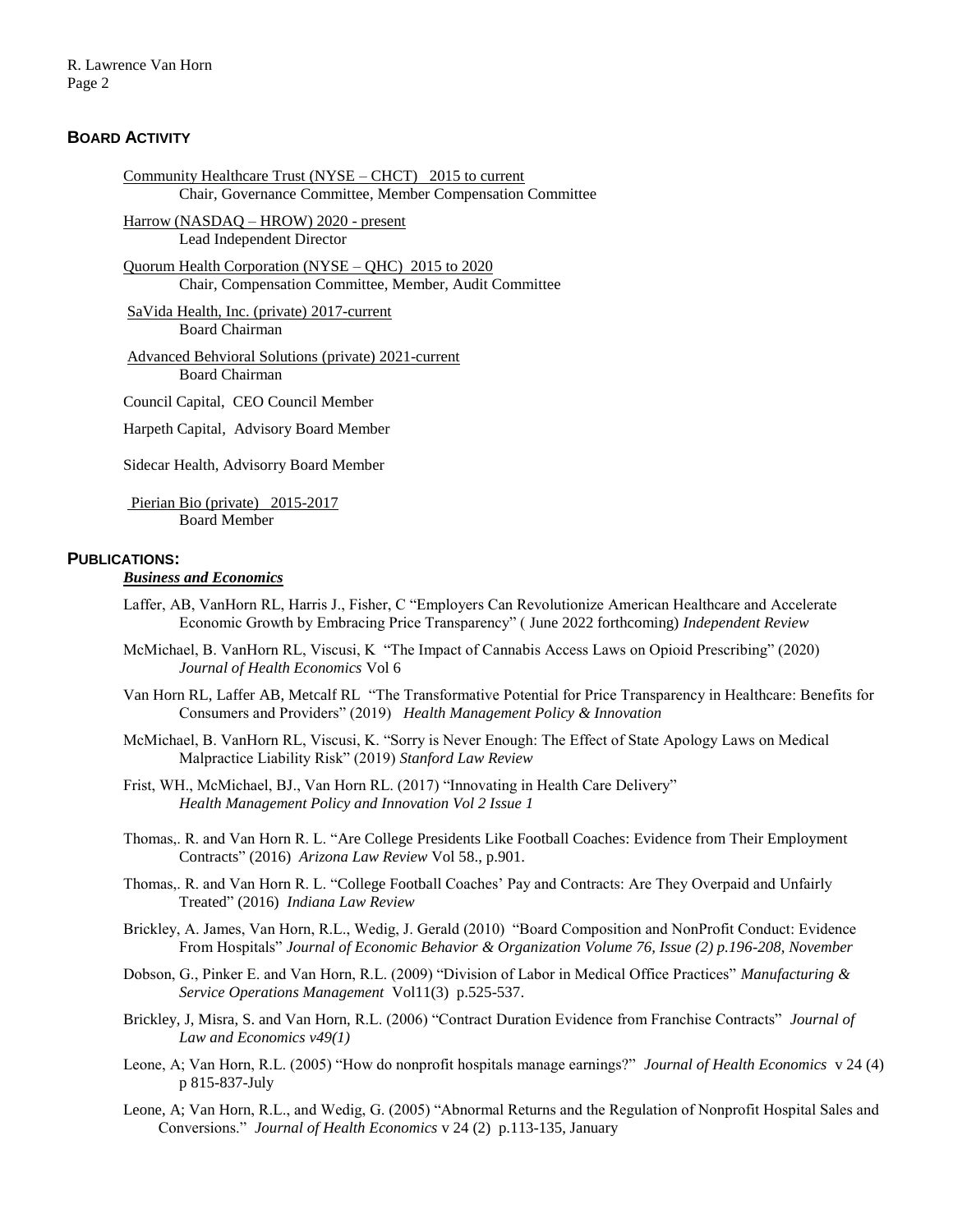- Page 3
- Richard, O., Van Horn, R.L. (2004) "Persistence in Prescriptions of Branded Drugs." *International Journal of Industrial Organization* Vol 22 (4) p. 523-540, Spring
- Brickley, J, Van Horn, R.L. (2002) "Managerial Incentives in Nonprofit Organizations: Evidence from Hospitals," *Journal of Law and Economics* v95 (1) p.227-250.
- Brailer D.J, Van Horn R.L. (1993) "Response to Health and the Welfare of U.S. Business", *Harvard Business Review* May/Jun Vol. 71, (3).
- Brailer D.J, Van Horn R.L.(1993) "Health and the Welfare of U.S. Business", *Harvard Business Review* Mar/Apr Vol. 71, (2) p125-132.

#### *Health Services Research*

 Triana, A, Van Horn, RL., (2021) "Six Observations on the state of hospsital compliance with price transparency" *Modern Healthcare* May

Triana, A, Van Horn, RL., (2021) "Most Tennessee hospitals struggle to comply with CMS price transparency rule, Vanderbilt study finds" *Modern Healthcare* February

- O'Dell, HW, McMichael, BJ, Lee, S., Karp JL., VanHorn RL., Karp, SJ. (2018) *American Journal of Transplantation*
- Resnick, MJ et al. Graves, AJ, Reynolds, WS, Barocas, DA, Van Horn, RL, Buntin, MB, Penson, DF (2016) "Anticipating the Unintended Consequences of Closing the Door on Physican Self-Referal" *Journal of Urology Vol 196 (2): 444-450*
- Froeb, LM, and Van Horn RL. (2013) "Regulators Using New 'Travel Cost' Models In Merger Enforcement" *Hospitals & Health Health Networks* July
- Resnick MJ et al. Van Horn RL Penson, DF (2013) " Long term functional outcomes following treatment for localized prostate cancer: results from the prostate cancer outcomes *New England Journal of Medicine* 368: 436-445
- Berman, H., Lerner, A., Madden, P., Van Horn, R.L. (2011) "Nonprofit health care market concentration and the public interest" *Inquiry* 48(2): 102-108.
- Iacobucci, D., Hoeffler, S., Van Horn, R.L. (2010) "The Politics of Health Care" *Journal of Medical Marketing*  Vol 10 p. 305-311 October
- Parente, S. and Van Horn, R.L. (2006) "Valuing Hospital Investment in information technology: does governance make a difference?" *Health Care Financing Review Winter 2006*
- Van Horn, R.L. (2005) "Executive Compensation in Nonprofit Health Care Organizations" *Inquiry v 42 (2)*
- Escarce, J., Van Horn, R.L., Pauly, M.V., Williams, S. (1999) "Health Maintenance Organizations and Hospital Quality for Coronary Artery Bypass Surgery " *Medical Care Research & Review, v56, (3) p.340-362.*
- Wedig, G, Hassan, M., Van Horn, R.L., Morissey, M. (1998) "Hospital Affiliation and Capital Structure: How will Capital Markets Guide Health Care Restructuring " *Journal of Public Budgeting and Financial Management Vol. 10, (3).*
- Van Horn, R.L, Burns, L.R., Wholey, D. (1997) "The Impact of Physician Involvement in Managed Care on Efficient Use of Hospital Resources." *Medical Care Fall*

## **WORKING PAPERS & PROJECTS**

*"*Safely Improving Emergency Diagnostic Testing through Clinical Safe Harbors ", AHRQ R18 HS25931, Storrow and Blumstein (PIs,) 2019-2024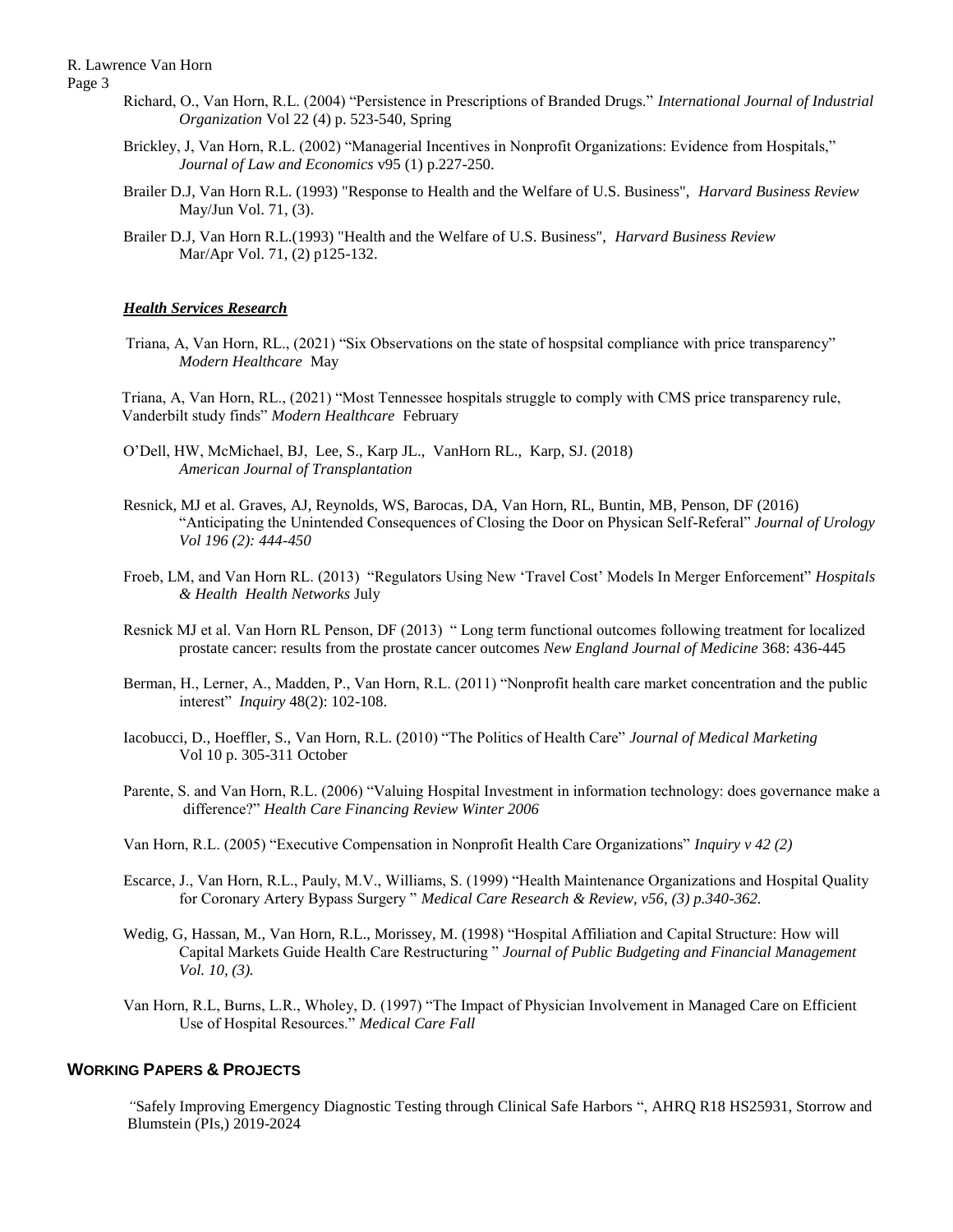"The Price-Distance Tradeoff Among Price-Sensitive health Care Consumers." Van Horn, RL, McMichael, B.

"The Behavioral Response to Being Sued." Van Horn, RL, McMichael, B.

# **CONFERENCE & INVITED PRESENTATIONS:**

*"Economic Trends Facing Healthcare Delivery"* YPO Pacific One Conference Nashville TN November 12 2021

*"Economic Trends Facing Healthcare Delivery"* American Bankruptcy Institute Health Care Conference Nashville TN October 26 2021

*"Economic Trends Facing Healthcare Delivery"* Invited Lecture Hillsdale College Sommers CT September 30 2021

*"Economic Trends Facing Healthcare Delivery"* Vanderbilt University Medical Center Pediatric Urology Professional Development Series VUMC Nashville TN September 28 2021

*"A Forecast for Rheumatologist in America",* Coalition of State Rheumatology Organizations State Society Advocacy Conference Virtual Conference September 11 2021

" *Price Matters: The Changing Marketplace for Healthcare Delivery"* Explore Healthcare Summit Virtual August 26 2021

*"The Evolving Economics of the US Health Care Industry",* American Institute for Economic research, Bastiat Society of Nashville, Richland Country Club Nashville TN May 25 2021

*"Post-COVID Healthcare Cost Surge - 2021 Market trends and Insights Webinar",* National Business Group Health Virtual February 25 2021

*"How COVID changed the delivery of healthcare services",* Belomont College of Health Sciences & Nursing Homecoming, Continuing Education Virtual conference February 20 2021

*"Future of Healthcare from an Economic Perspective",* University of California San Fransico Department of Urology, Virutal Grand Rounds December 9 2020

*"Conversation on Healthcare Transparency",* Adam Smith Society Manhattan Institute, Fuqua and Owen Chapters, Virtual conference October 27 2020

"*Topics Facing Rheumatology in America:,* Coalition of State Rheumatology Organizations 2020 Advocacy Conference, Virtual conference September 12 2020

36:86 LaunchTN.ORG – Vanderbilt University, Virtual Event, August 17 2020

# [The U.S. Response to COVID-19: Federal Check-In](https://nam04.safelinks.protection.outlook.com/?url=https%3A%2F%2Fyoutu.be%2FhLjlNK-FZts&data=02%7C01%7Cscarlett.gilfus%40vanderbilt.edu%7C275a23311d194f88e64c08d858f8a3d8%7Cba5a7f39e3be4ab3b45067fa80faecad%7C0%7C0%7C637357172223519811&sdata=58AnrYLRin0g%2Bnig2ihJCTVdsDbN4poVcaHbM4zRdXM%3D&reserved=0)

*(preceded by Vanderbilt Business ad)*

*The outbreak of COVID-19 has provided unprecedented challenges across social, macroeconomic, and public health crises. During 36|86: Health Day 1, we'll first hear how federal first-responders took in data to weigh the economic and public health decisions for a nation, and what the monitoring, reaction, and evolution of our response will look like in the months to come.*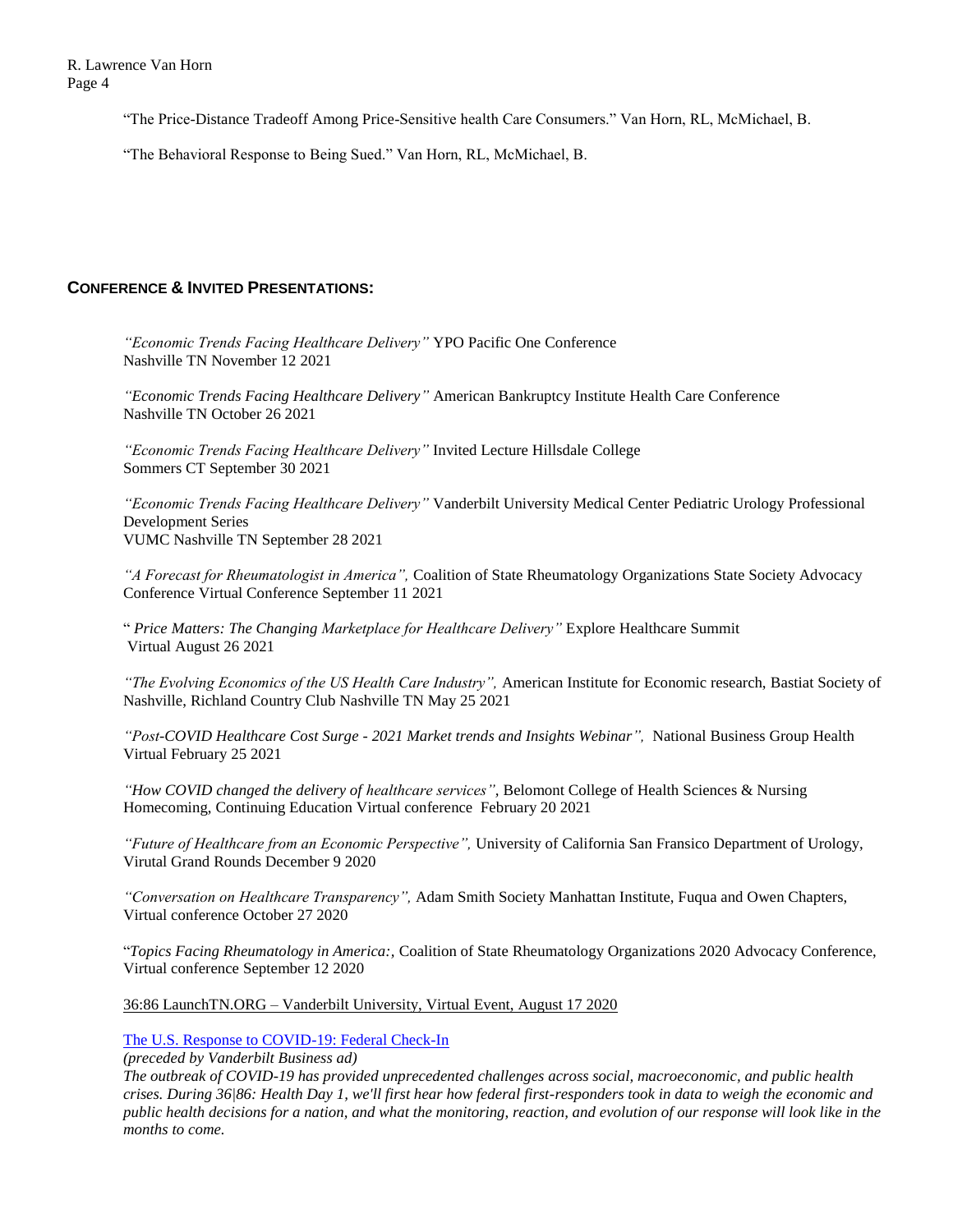> *- Larry Van Horn, Associate Professor of Economics & Management, Executive Director of Health Affairs Vanderbilt University Owen Graduate School of Management*

*- Dr. Stephen Parente, Senior Economist on the Council of Economic Advisers in the Executive Office of the President at the White House*

#### [The U.S. Response to COVID-19: State Check-In](https://nam04.safelinks.protection.outlook.com/?url=https%3A%2F%2Fyoutu.be%2FfssnlWazaBU&data=02%7C01%7Cscarlett.gilfus%40vanderbilt.edu%7C275a23311d194f88e64c08d858f8a3d8%7Cba5a7f39e3be4ab3b45067fa80faecad%7C0%7C0%7C637357172223529808&sdata=CvOO%2FVWab0pklfkL523%2F17qJtFh147NyD8xe%2BVL45yg%3D&reserved=0)

*(preceded by BuildTN: Memphis spotlight)*

*State governments and health systems have responded to COVID-19 by addressing the challenges unique to their cities and towns, with a variety of plans, phased reopening, and data being illustrated across the country. Here we'll check in how responders at the state level have watched their own health infrastructures adapt to the anticipated, and then actual, impact on their region.*

*- Larry Van Horn, Associate Professor of Economics & Management, Executive Director of Health Affairs, Vanderbilt University Owen Graduate School of Management*

*- Dr. Lisa Piercey, Commissioner, Tennessee Department of Health*

#### [The U.S. Response to COVID-19: City Check-In](https://nam04.safelinks.protection.outlook.com/?url=https%3A%2F%2Fyoutu.be%2Fqfu-2_Vtpxs&data=02%7C01%7Cscarlett.gilfus%40vanderbilt.edu%7C275a23311d194f88e64c08d858f8a3d8%7Cba5a7f39e3be4ab3b45067fa80faecad%7C0%7C0%7C637357172223539802&sdata=ffXSX9gPahPOWJ0QcYIEL7M%2BTvLN8%2BdDEHFur07gVj4%3D&reserved=0)

*How does a metro area's COVID-19 response follow federal and state actions? How do all the layers interact with each other? We'll sit down with Dr. Alex Jahangir, Chairman of the Metro Nashville Board of Health to discuss how a city has dealt with the complexities of public health and economic challenges to protect its residents.* 

*- Larry Van Horn, Associate Professor of Economics & Management, Executive Director of Health Affairs, Vanderbilt University Owen Graduate School of Management*

*- Dr. Alex Jahangir, Chair, Metro Nashville Coronavirus Task Force & Metro Board of Health, Metropolitan Government*

#### [The U.S. Response to COVID-19: Economic Impact](https://nam04.safelinks.protection.outlook.com/?url=https%3A%2F%2Fyoutu.be%2FqfSaDDaeJGE&data=02%7C01%7Cscarlett.gilfus%40vanderbilt.edu%7C275a23311d194f88e64c08d858f8a3d8%7Cba5a7f39e3be4ab3b45067fa80faecad%7C0%7C0%7C637357172223539802&sdata=R76Dysgu6XYwbZWDMek8UrQnvfUdCK3zy4O6VV6auv0%3D&reserved=0)

*So, what have we learned so far? In this conversation with economic experts and analysts, we'll dive into the economic aftershocks of COVID-19's arrival in the U.S., the national response to the virus, and where we go from here.* 

*- Larry Van Horn, Associate Professor of Economics & Management, Executive Director of Health Affairs, Vanderbilt University Owen Graduate School of Management* 

*- Dr. Art Laffer, Founder & Chairman, Laffer Associates*

*- Doug Holtz-Eakin, President, American Action Forum*

## [The U.S. Response to COVID-19: Clinical Impact](https://nam04.safelinks.protection.outlook.com/?url=https%3A%2F%2Fyoutu.be%2FmOm23dX_cEQ&data=02%7C01%7Cscarlett.gilfus%40vanderbilt.edu%7Cabdc00ba360747955d1508d85a4e2f4e%7Cba5a7f39e3be4ab3b45067fa80faecad%7C0%7C0%7C637358639155444749&sdata=Vm7NnG5rLHwfclCpguQcsZXw1%2ByktH68qkwwl9ipRt0%3D&reserved=0)

*If you have questions about the nation's individual and clinical reactions to COVID-19, are interested in medical professionals' perspectives on the social elements of the outbreak, or just want the latest on coronavirus do's and don'ts, this session is for you. Larry Van Horn sits down with Johns Hopkins' Dr. Marty Makary and leading health authority, Senator Bill Frist, M.D. to deliver perspectives on the pandemic at a personal level.* 

*-Larry Van Horn, Associate Professor of Economics & Management, Executive Director of Health Affairs, Vanderbilt University Owen Graduate School of Management*

*- Senator Bill Frist, Founder, Frist Cressey Ventures*

*-Dr. Marty Makary, Surgeon & Professor of Health Policy, Johns Hopkins*

## Telehealth [101: America's Move to Healthcare from Home](https://nam04.safelinks.protection.outlook.com/?url=https%3A%2F%2Fyoutu.be%2F0daNcuO95VA&data=02%7C01%7Cscarlett.gilfus%40vanderbilt.edu%7C275a23311d194f88e64c08d858f8a3d8%7Cba5a7f39e3be4ab3b45067fa80faecad%7C0%7C0%7C637357172223559788&sdata=wMhWbRYjX444EmaGhLehC%2FpExzKB5JzUB%2Be9kIMR0Vs%3D&reserved=0)

*The shift to telehealth and remote screenings has been one of necessity in the past year for many individuals seeking to receive care while controlling risk of exposure to the novel coronavirus, but how is it stacking up against traditional forms of care? We'll go back to school with renowned expert and researcher on healthcare management and economics, Larry Van Horn of Vanderbilt University, as he dives into the data around the rise of telehealth during the pandemic. - Larry Van Horn, Associate Professor of Economics & Management, Executive Director of Health Affairs, Vanderbilt University Owen Graduate School of Management*

#### [Healthcare from Home: Bringing an Academic Health Institution Online](https://nam04.safelinks.protection.outlook.com/?url=https%3A%2F%2Fyoutu.be%2Fv2NwB4MMFEM&data=02%7C01%7Cscarlett.gilfus%40vanderbilt.edu%7C275a23311d194f88e64c08d858f8a3d8%7Cba5a7f39e3be4ab3b45067fa80faecad%7C0%7C0%7C637357172223559788&sdata=vFqW9ad%2Br%2FDUUB76jffawrlw24Emj0iFGletyiK70w8%3D&reserved=0)

## *(preceded by Vanderbilt Business ad)*

*Managing more than 2 million patient visits each year, Vanderbilt University Medical Center (VUMC) is one of the largest academic medical centers in the Southeast, and with the coronavirus pandemic they're now ramping up efforts in expanding remote health services to address their vast patient base. This session will cover the latest and greatest in telehealth use cases, technology, and the impact on the infrastructure and delivery of care in a post-pandemic world. - Larry Van Horn, Associate Professor of Economics & Management, Executive Director of Health Affairs, Vanderbilt*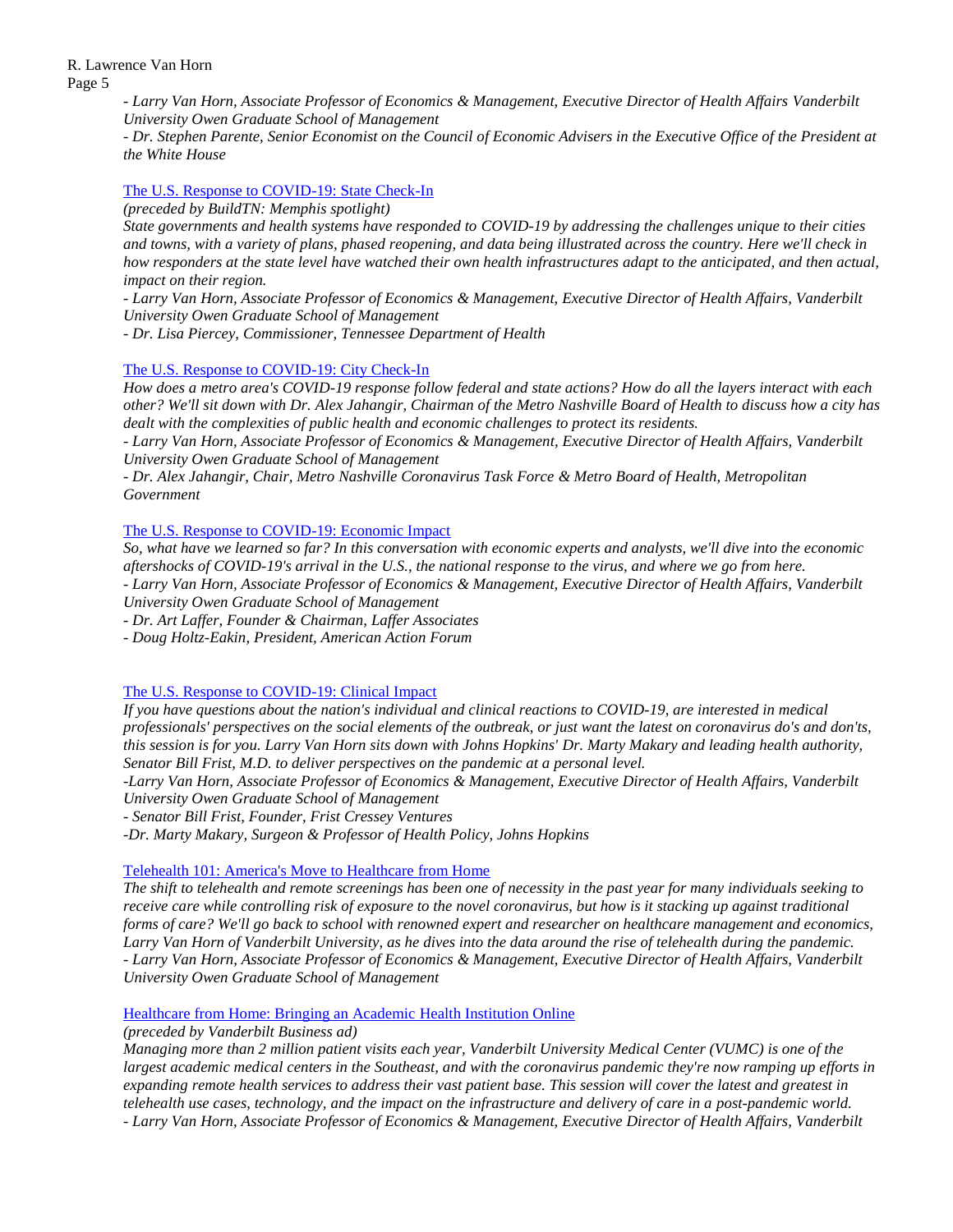*University Owen Graduate School of Management*

*- Derek Anderson, VP of Business Improvement, Vanderbilt University Medical Center*

*- Amber Humphrey, Director of Telehealth Services, Vanderbilt University Medical Center*

#### [Meet the C-Suite: B2B Telehealth with Access Physicians](https://nam04.safelinks.protection.outlook.com/?url=https%3A%2F%2Fyoutu.be%2Ftmafp5tLymg&data=02%7C01%7Cscarlett.gilfus%40vanderbilt.edu%7C275a23311d194f88e64c08d858f8a3d8%7Cba5a7f39e3be4ab3b45067fa80faecad%7C0%7C0%7C637357172223569780&sdata=xdPQk0HXfOjdyOqG6juhb9MHFGHwWRJwMI1AodQNFkw%3D&reserved=0)

How are the execs behind different telehealth businesses coping with rapid-fire changes and planning for the future? We'll sit down with the B2B and consumer sides of the equation to learn the essential components of telehealth business models.

*- Larry Van Horn, Associate Professor of Economics & Management, Executive Director of Health Affairs, Vanderbilt University Owen Graduate School of Management*

*- Dr. Chris Gallagher, CEO, Access Physicians*

## [The CMO Approach to Telehealth Solutions](https://nam04.safelinks.protection.outlook.com/?url=https%3A%2F%2Fyoutu.be%2FdSsHu32j94s&data=02%7C01%7Cscarlett.gilfus%40vanderbilt.edu%7C275a23311d194f88e64c08d858f8a3d8%7Cba5a7f39e3be4ab3b45067fa80faecad%7C0%7C0%7C637357172223579774&sdata=r%2F%2FNNJAEUgBXQ%2FRHHFzd3Qa9PGTEEsnm18teA%2FI3Zuw%3D&reserved=0)

*As hospitals have been placed at the front lines of the response to the pandemic, the disruption to operations and capabilities has called for innovative solutions and agile adoptions of new technology by decision-makers. We'll sit down with health system leaders to hear more about dealing with a systemic shock to their care networks and how telehealth and solutions borne from the pandemic response are being evaluated and applied to their hospitals.*

*- Larry Van Horn, Associate Professor of Economics & Management, Executive Director of Health Affairs, Vanderbilt University Owen Graduate School of Management*

*- Dr. Lynn Simon, President, Clinical Operations & Chief Medical Officer, Community Health Systems*

*- Dr. Christopher Rehm, SVP & Chief Medical Officer, Life Point Health*

[Telehealth 201: The Evolution and Innovation of Telehealth Platforms](https://nam04.safelinks.protection.outlook.com/?url=https%3A%2F%2Fyoutu.be%2FrhaBueJ9Gbo&data=02%7C01%7Cscarlett.gilfus%40vanderbilt.edu%7C275a23311d194f88e64c08d858f8a3d8%7Cba5a7f39e3be4ab3b45067fa80faecad%7C0%7C0%7C637357172223579774&sdata=%2B5u7%2ByGIsSa88ViSmwcSRaxO6fWf4CE9buvfWIZtAlU%3D&reserved=0)

*By this point, you're now familiar with the data, businesses, and models of adoption and implementation behind the telehealth emergence — but is it here to stay? We'll dig deeper into discussing the shift to telehealth and remote screenings as a reaction, or how it may well become a consistent option to expand ease and accessibility to care. - Larry Van Horn, Associate Professor of Economics & Management, Executive Director of Health Affairs, Vanderbilt University Owen Graduate School of Management*

*- Drew Livingston, Chief Innovation Officer, Harrow Health Inc.*

"*State of the Healthcare Industry*", MedPro Group 2020 Virtual Event, July 22 2020

"*Addressing Healthcare Challenges in the United States",* Institute for the Study of Free Enterprise Oklahoma State University, Oklahoma City, OK February 28 2020

"The Consumer and the Healthcare Economy" Agfa Healthcare Conference, Nashville TN January 28, 2020

"*Rising Cost of Medical Care*", Leadership Tennessee, Meharry Medical College Nashville TN January 27 2020

"*Price Transparency Executive Order",* Cumberland Pharmaceuticals Board of Directors Meeting, Nashville TN January 22 2020

*"Current topics U.S. Healthcare Delivery",* Lincoln Harris CSG Health Care Real Estate Conference Nashville TN December 10 2019

*"Flight Planning Medical Care",* eviCore healthcare Annual Physician Conference, Nashville TN December 7 2019

*"Curremt topics impacting Physician Pracitce in the US",* Society Urologic Oncology 20th Annual Meeting, Washington D.C. Dec 4 2019

*"President Trump Delivers Remarks on Honesty and Transparency in Healthcare Prices"*, Presidential Rule, White House Washington D.C. November 15, 2019 <https://youtu.be/M5v99LqN9iQ>

*"Population Health, the consumer and the Healthcare Economy",* Owensboro Health Fall Board of Directors Retreat, Nashville TN November 7 2019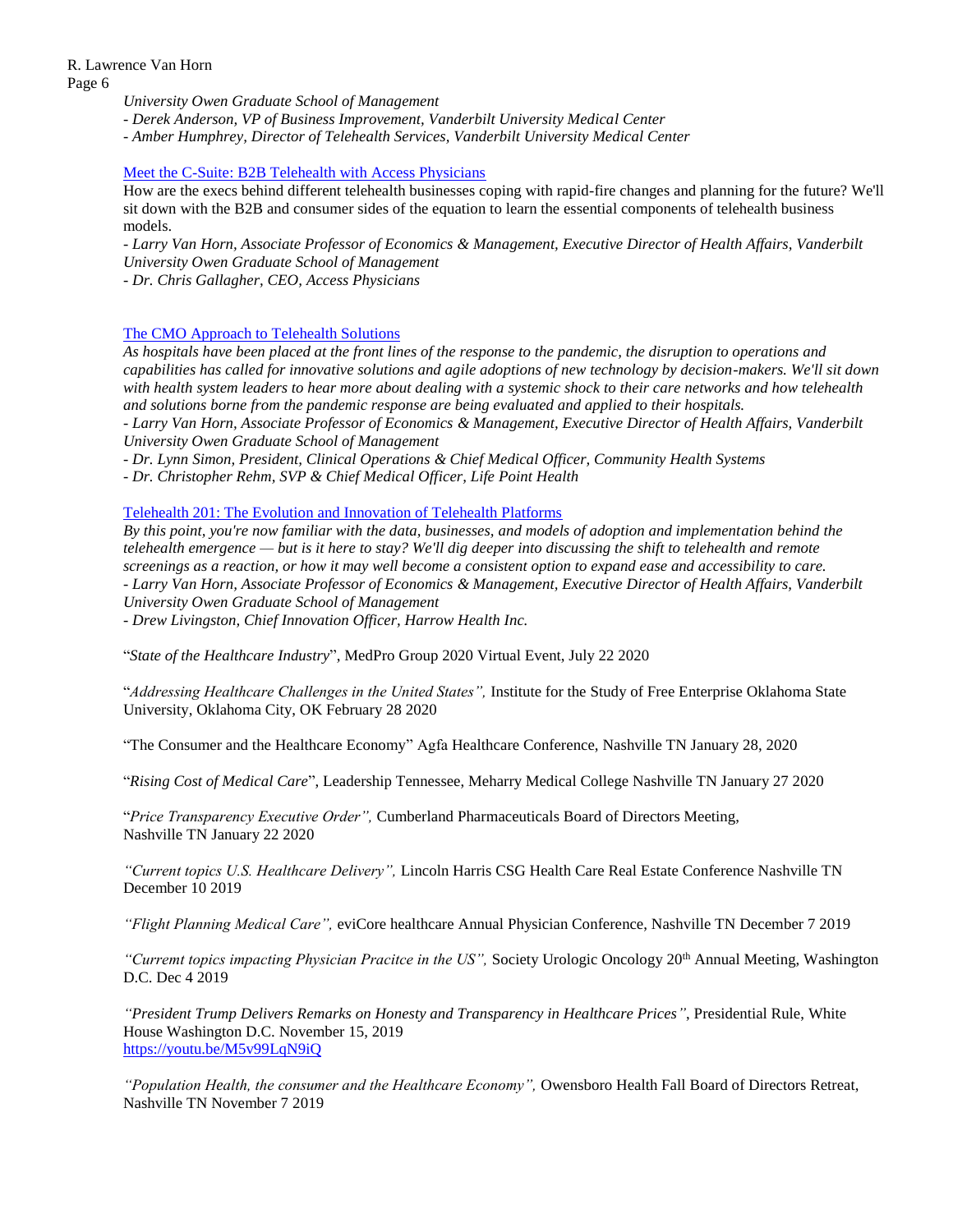Page 7

*"Topics in Health Policy",* Tennessee Bar Association 31st Annual Health Law Forum, Franklin TN October 17 2019 *"Big Data in Health Care"*, 17th Annual Dallas Healthcare Leaders Conference, Dallas TX October 3 2019

*"Improving price-quality transparency"*, Presidential Executive Order, White House Washington D.C. June 24 2019 [https://www.whitehouse.gov/presidential-actions/executive-order-improving-price-quality-transparency-american](https://www.whitehouse.gov/presidential-actions/executive-order-improving-price-quality-transparency-american-healthcare-put-patients-first/)[healthcare-put-patients-first/](https://www.whitehouse.gov/presidential-actions/executive-order-improving-price-quality-transparency-american-healthcare-put-patients-first/)

*"Health Care Economics 101"*, Leadership Health Care, Nashville TN June 13 2019

*"Sorry is Never Enough"*, Healthcare Matters Interview, Nashville TN April 25 2019

*"Factors influencing the future of physician practice",* American Association of Genitourinary Surgeons -AAGUS Presdential Lecture, San Jose Costa Rica April 11 2019

*"The past, the present and future of US Healthcare*", Belmont Health Law Journal Annual Symposium, Nashville TN February 8 2019

" *The Evolution of Health Insurance Implications for health care markets",* Leadership Health Care Payor Cohort, Nashville TN January 18 2019

*"What does Health Care Look Like When the Dust Settles",,* Lincoln Harris CSG Health Care Real Estate Conference, Nashville TN December 4 2018

*"Health Care Market Evolution: Where the puck is going",* Windrose Investor Conference, New York NY November 8 2018

*"What does Health Care Look Like When the Dust Settles",* Change HealthCare Partner Advisory Council, Phoenix AZ October 1 2018

*"The Evolution of Health Insurance Implications for health care markets",* Managed Care Risk Association, Dallas TX September 11 2018

*"Health Care Market Evolution Keys to Success for Health Care Providers",* Jefferies Healthcare Equity Research Annual Investors Tour, Nashville TN August 29 2018

*"What does Health Care Look Like When the Dust Settles",* Crowe Horwath Healthcare Summit, Nashville TN June 14, 2018

*"What Healthcare Will Look Like When the Dust Settles",* HCP REIT Conference, Nashville TN May 24, 2018

*"Health Care Market Evolution Keys to Success for Health Care Providers"*, Health Insights 2018 Conference, Nashville TN May 10 2018

*"The past, the present and future of US Healthcare*", American Health Lawyers Association Transactions Conference, Nashville TN May 10 2018

*"Health Care Market Evolution Keys to Success for Health Care Providers",* TN Chapter Healthcare Financial Management, Nashville TN May 9 2018

*"The Changing Healthcare Consumer What it means for US Health Care"*, Blue Cross Blue Shield Tennessee CIO Roundtable, Nashville TN April 9 2018

*"Consumerism and the future of health care",* Health Industry Distributors Association, Orlando FL March 21 2018

*"The Changing Healthcare Consumer What it means for US Healthcare"*, Pennsylvania Bar Institute, Philadelphia Convention Center, Philadelphia PA March 13, 2018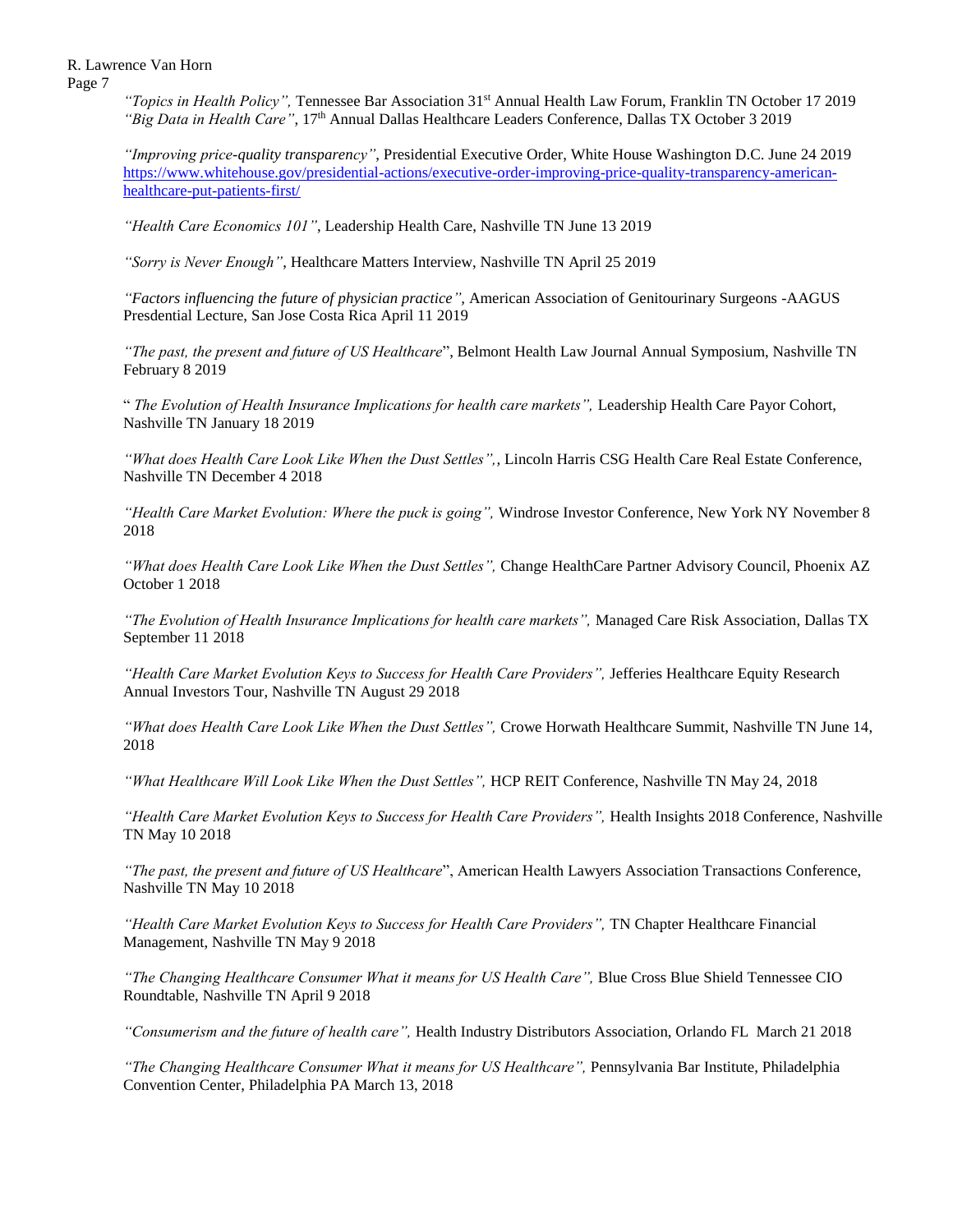Page 8

*"What Healthcare Will Look Like When the Dust Settles",* Arkansas Blue Cross Blue Shield, Clinton Library Little Rock AK October 17 – 18, 2017

*"The Pivot: How to create value in the changing healthcare environment"*, Butler Snow Practice Group Retreat, Nashville TN September 28, 2017

*"What Does Healthcare Look Like When the Dust Settles?",* Crowe Horwath 7th Annual Summit, Nashville TN September 20, 2017

*"Consumerism and the future of US healthcare",* Stephens, Inc. Investor Conference, Nashville TN September 19, 2017

*"Consumerism and the future of US healthcare",* AHA Cost, Quality & Outcomes Summit, Washington D.C. July 24, 2017

"Consumerism and the future of US healthcare", 26<sup>th</sup> Annual Midas Symposium, La Paloma Tucson AZ, May 22 – 23, 2017

*"The Past, The Present and Future of US healthcare",* Parallon Healthcare Project Managers Conference, Nashville TN May 3, 2017

*"The role of the employer in the changing health care landscape",* Useable Life Conference, Nashville TN March 27, 2017

*" Sorry is Never Enough: The Effect of State Apology Laws on Medical Malpractice Liability Risk",* Free Enterprise Society School of Entrepreneurship Oklahoma State University, Stillwater, OK February 10, 2017

*"A Sustainable Free Market Model for US Healthcare",* Free Enterprise Society School of Entrepreneurship Oklahoma State University, Stillwater, OK February 10, 2017

*"Assessment of the financial impact from a coagulation DMT",* 2017 Diagnostic Management Team Conference UTMB, Galveston, TX February 8, 2017

*"The Pivot: How to create value in the changing healthcare environment",* BSCI National Training Conference, San Antonio, TX January 23, 2017

*"If the Dust Ever Settles: What Sustainable Healthcare Delivery Looks Like",* CFA Society, Nashville TN November 17, 2016

*"What Does the Future of Healthcare Look Like When the Dust Settles",* SCL Health's Fall Leadership Conference, Westin Westminster, CO October 11, 2016

*"If the Dust Ever Settles: What Sustainable Healthcare Delivery Looks Like", PLICO Explore Healthcare Summit 2016,* Norman, OK August 12, 2016

*"The Changing Nature of US Healthcare Delivery & Financing",* ANAE Annual Conference 2016, Nashville, TN July 20, 2016

*"The Healthcare Economics: Trends, Challenges & Recommendations to Thrive"*, Aegis Health Group Annual Employee & Client Conference , Nashville, TN July 14, 2016

*"Sources of Risk in the Evolving Health Care Marketplace"*, Michigan Society of Healthcare Risk Management Annual Meeting , Grand Rapids, MI May 25, 2016

*"Why Patient Satisfaction: Why now?"*, BayCare Physician Discussion, Green Bay, WI May 19, 2016

*"The Shifting Landscape: How Providers Must Respond"*, HealthTrust Physician Advisors National Meeting, Nashville, TN May 10, 2016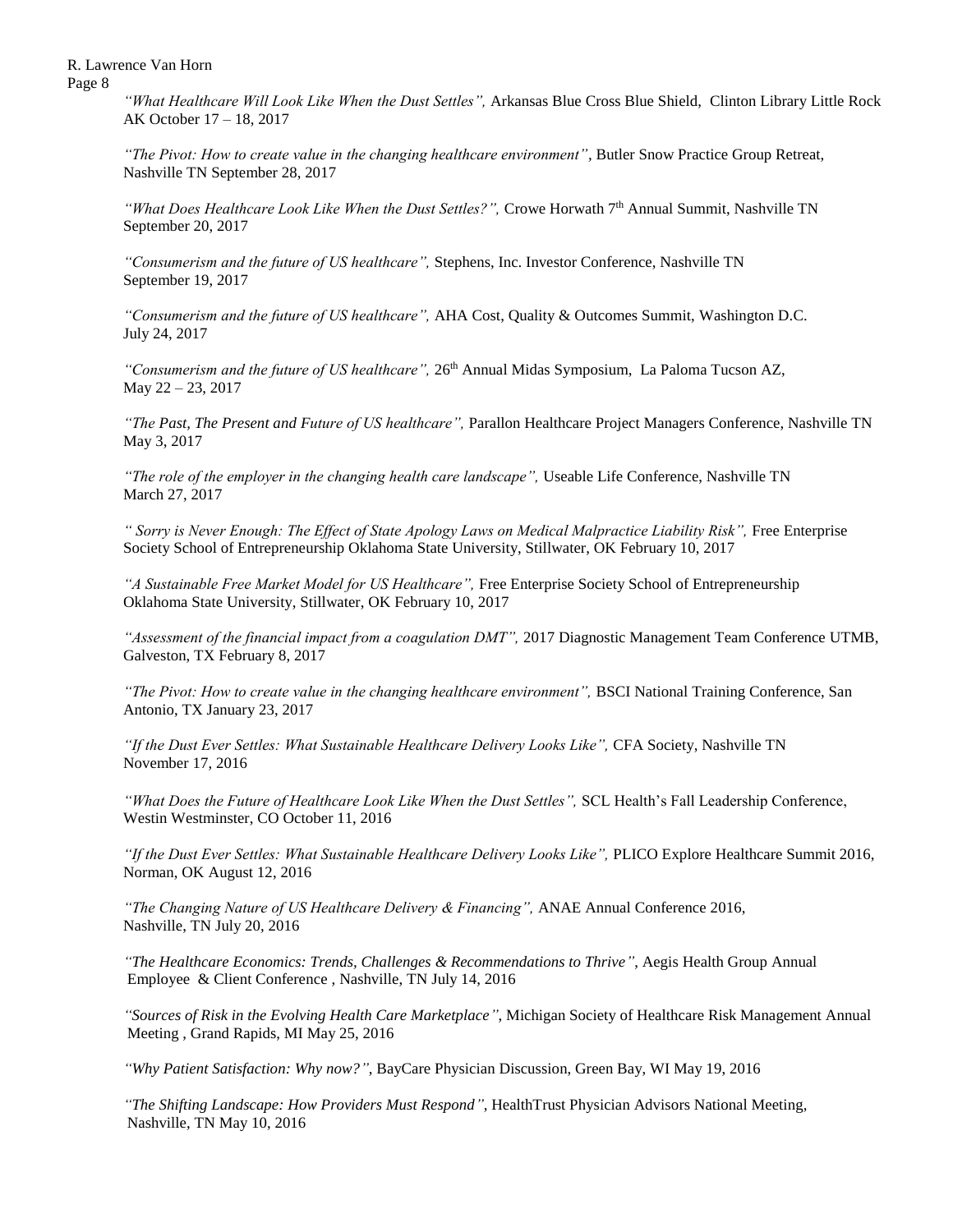*"If the Dust Ever Settles: What Sustainable Health Care"*, Huntsville Hospital Annual Summit , Decatur, AL April 27, 2016

*"Health Care Market Evolution – The Path toward Personalization"*, Medmarc Broker Meeting, Philadelphia, PA April 21, 2016

*"The Shifting Role of Health Care Markets and the Role of the Physician"*, WakeMed Health & Hospitals - Physician Leadership, Raleigh, NC April 19, 2016

*"An Invaluable Take on the Value of Value Based Care"*, WakeMed Health & Hospitals – WPP Leadership, Raleigh, NC April 18, 2016

*"Health Care Market Evolution Keys to Success for Hospitals"*, Arkansas Chapter HFMA Spring 2016 Annual Meeting, Hot Springs, AR April 14, 2016

*"The Evolution of Healthcare Markets"*, Southeastern Section AUA 80<sup>th</sup> Annual Meeting, Nashville, TN March 19, 2016

*"Keys to Success for Small Community Hospitals"*, Memorial Health Board Trustees Meeting , Miami, FL February 28, 2016

*"The Big Picture: Sources of Risk in the Evolving Healthcare Market"*, Alliant Healthcare Education Forum, Houston, TX February 11, 2016

*"Past, Present and Future of Health Care Delivery"*, Capella Healthcare 2016 Annual Leadership Meeting, Nashville, TN January 15, 2016

*"Where Healthcare Went Awry"*, Vanderbilt Medical Center Urology Retreat, Nashville, TN December 5, 2015

*"The Changing Nature of US Healthcare Delivery"*, eviCore Annual Meeting, Nashville, TN December 5, 2015

"*The Big Picture: How the private sector will Drive the future of healthcare"*, MedPro Group Healthcare Liability Symposium, Eaglewood Resort & Spa, Itasca, IL October 7, 2015

*"How Policy Will affect the Evolution of Health Care Markets"*, MTS Health Investors, LLC, Nashville TN October 6, 2015

"*The Big Picture: How the private sector will Drive the future of healthcare"*, ProAssurance 2015 Agent's Leadership Circle Meeting, San Diego, CA September 29, 2015

"*You Either Believe in Magic or You Believe in Math – The Changing Economics and Regulation of Health Care"*, National Organization of Rheumatology Managers Annual Conference, Bellevue, WA September 18, 2015

"*The Big Picture: How policy will affect the Evolution of health care markets",* Norton Healthcare Board of Trustees Annual Retreat, Louisville, KY September 17, 2015

"*The Changing Economics and Regulations of Healthcare",* Central Ohio Association Corporate Counsel, New Albany, OH August 28, 2015

"*You Either Believe in Magic or Math: The Changing of Economics and Regulation of Healthcare",* 13th Annual Mid-South CAH Conference, Nashville, TN August 20, 2015

*"The Changing Nature of US Health Care and Directions for Analytics"*, Cardinal Health Analytics Day, Columbus, OH August 19, 2015

"*The Math Challenge Facing our Country: The Impact of Healthcare"*, Alliance of Specialty Medicine's Annual Advocacy Conference, Washington, D.C. July 14, 2015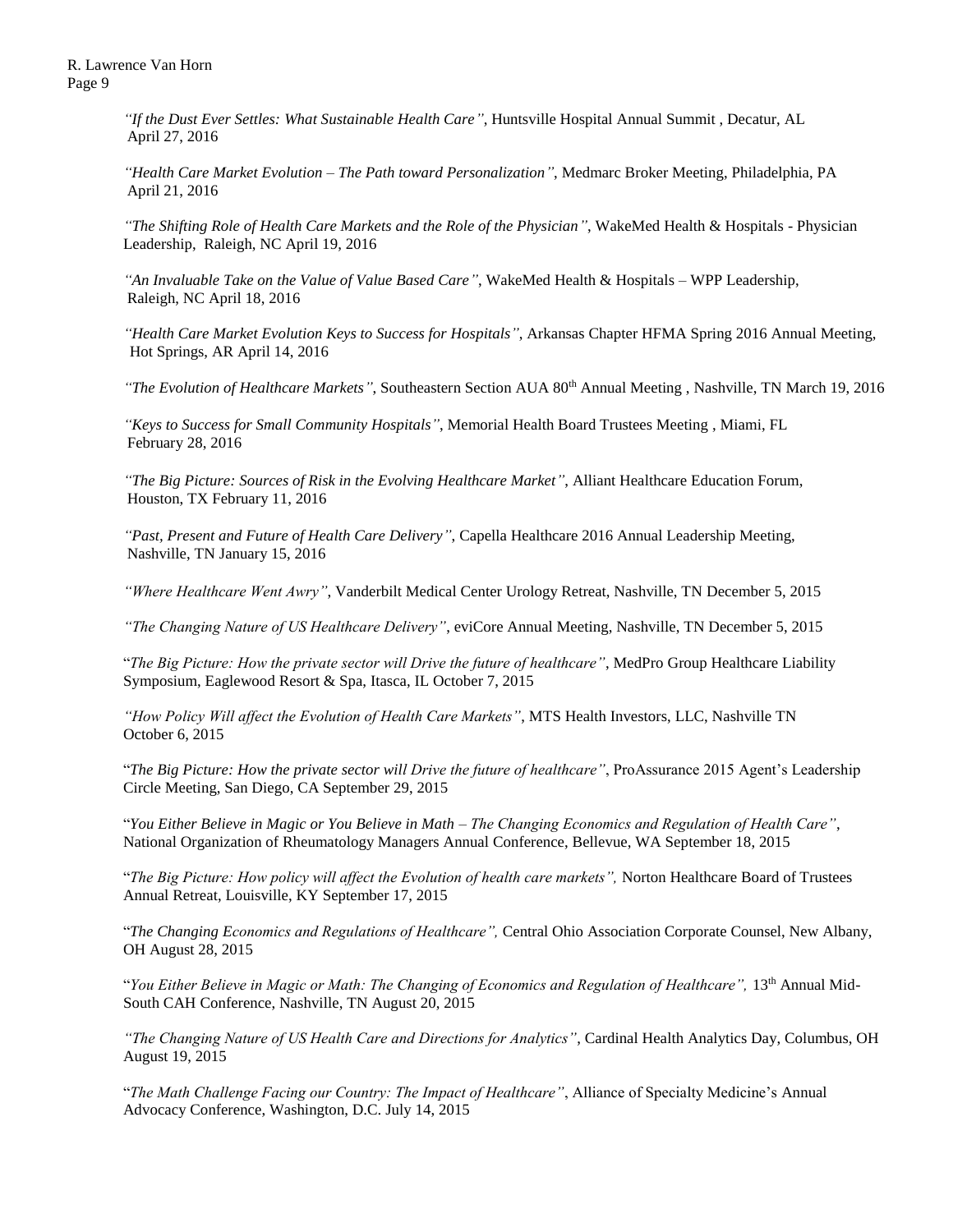Page 10

"*Changes Facing U.S. Healthcare Delivery",* Arkansas Hospital Association Leadership Conference, Nashville, TN June 19, 2015

"*Trends Shaping US Health Care Delivery: The Action is on the Demand side*", Missouri Hospital Association, Branson, MO June 18, 2015

"The Changing Nature of Health Care Delivery and Implications for Business Strategy", Journal of Healthcare Contracting Investor Owned Healthcare Supply Chain Forum Nashville, TN May 20, 2015

"T*he Big Picture: The Changing Nature of US Health Care and Future Opportunities",* 2015 NEXT Summit Steamline Health, Jacksonville, FL May 4, 2015

"*The Changing Nature of Health Care Delivery and Implication for Business Strategy"*, Blue Cross Blue Shield of Tennessee Broker Conference, San Francisco, CA April 19, 2015

*"The Big Picture: How Policy Will Affect the Evolution of Health Care Markets*, American Health Lawyers Association Annual Conference, Nashville, TN April 16, 2015

"The Changing Nature of Health Care Delivery and Implication for Business Strategy", Healthcare Manufacturers Management Council, Nashville, TN April 15, 2015

"The Shortcomings of the Current Healthcare Delivery System and How it may change our Future", Tennessee Medical Group Medical Association, Chattanooga, TN April 10, 2015

*"How I Learned to Stop Worrying and Love Defined Contribution"*, Blackstone 2015 Equity Healthcare Summit, Las Vegas, NV March 18, 2015

"*The Math Challenge Facing our Country: The Impact of Healthcare"*, Urology Joint Advocacy Conference, Washington D.C., March 8, 2015

"*Key 2015 Trends in Health Care, Capella Healthcare 2015 Annual Leadership Meeting, Nashville, TN February 28, 2015*

"Evolving Health Care Market", Moutain Group VC Fund and LP, Nashville, TN, December 10, 2014

"The Mathematical Challenge Facing the US Health Care Industry", Bass Berry Sims Private Equity Conference, Nashville, TN, November 19, 2014

"Abundance Intelligence: Health Outcomes: How Do we Measure Success?", Global Action Summit Panel, Nashville, TN, November 18, 2014

"Disruptive Innovation: Big Data, Mobile Technologies, and the Internet of Things", Global Action Summit Moderator, Nashville, TN, November 17 2014

"The Changing Economics of Health Care Delivery", Applied Health Analytics Nexxus Fall Conference, Nashville, TN November 11, 2014

"The Changing Economics of Health Care Delivery", Brad Logan in Orlando or Dr. Johnson in Georgia, October 18, 2014

"The Changing Economics of Health Care Delivery", Tennessee Nursing Association, Nashville, TN October 11, 2014

"The Changing Economics of Health Care Delivery", HCA, Counce, TN September 30, 2014

"The Changing Economics of Health Care Delivery", Ohio Hospital Association Board Retreat, Farmington, PA August 14, 2014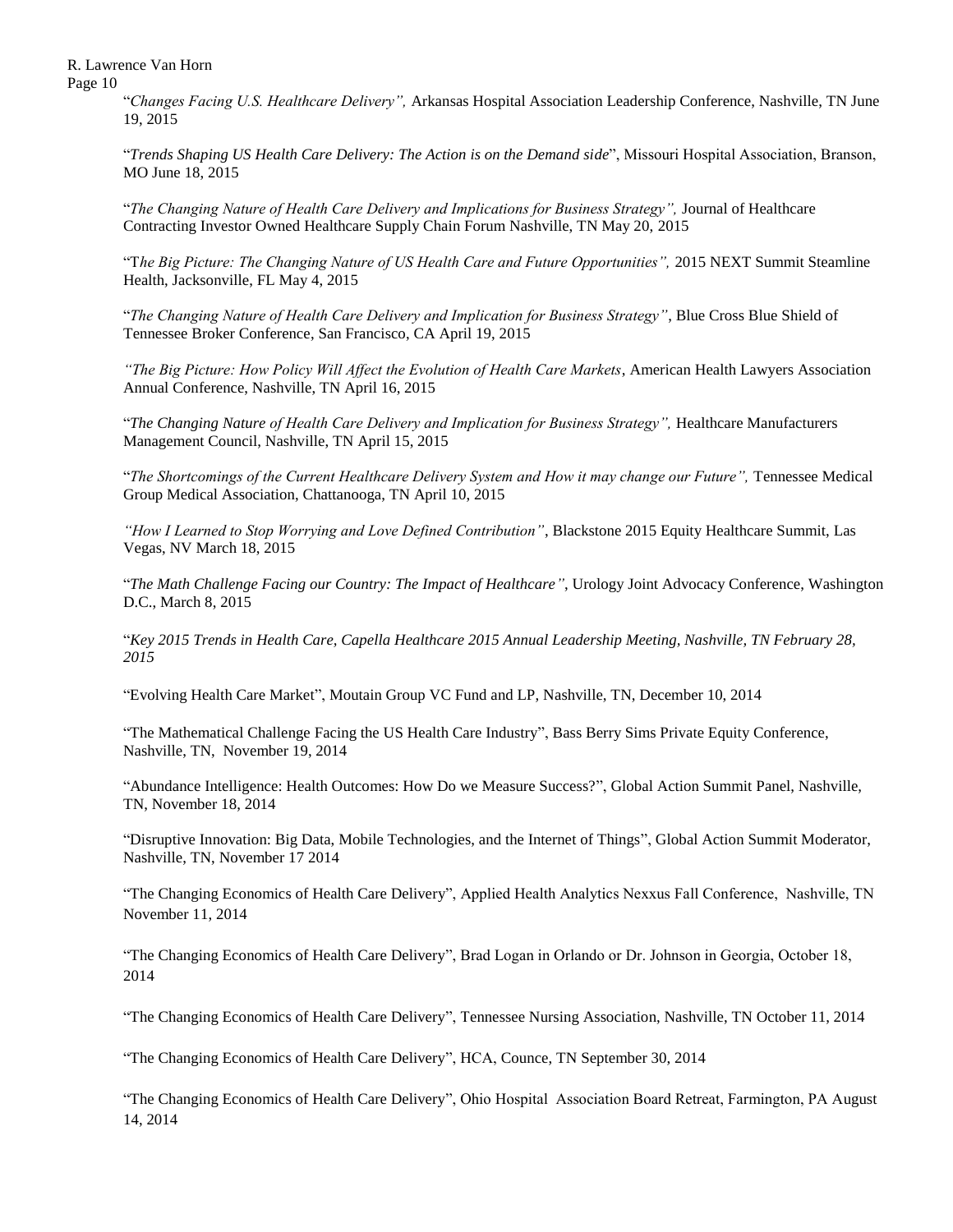"The Math Challenge Facing our Country and the impact for Health" , Texas Healthcare Trustees, Dallas, TX July 25 2014

"You Either Believe in Magic or You Believe in Math, The Changing Economics and Regulation of Health Care", Louisana Hospital Association, Orange Beach, AL July 22, 2014

"The Changing Economics of Health Care Delivery", TN HFMA, Nashville, TN May 21, 2014

"Health Care Today", Xerox Midas+, Tucson AZ May 19, 2014

"You Either Believe in Magic or You Believe in Math, The Changing Economics and Regulation of Health Care", PIAA, Toronto CA May 16, 2014

"You Either Believe in Magic or You Believe in Math, The Changing Economics and Regulation of Health Care", Cardinal Health, Columbus, OH May 13, 2014

"The Changing Economics of Health Care Delivery". Leading Age of Tennessee Nashville, TN May 6, 2014

"The Changing Economics of Health Care Delivery", AACD Annual Perioperative Summitt, Nashville,TN March 28, 2014

"Corporate Wellness, Myth vs. Reality", The Blackstone Group , Miami, FL March 19, 2014

"The Changing Economics of Health Care Delivery", West Tennessee Hosptial Medical Symposium, Jackson, TN March 1, 2014

"The Changing Economics of Health Care Delivery", Capella Health Board Retreat Nashville, TN February 21, 2014

"The Changing Economics of Health Care Delivery", Proassurance Las Vegas, NV, February 17, 1014

"Global Ecconomic Perspective On Health Care", Tennessee Rheumatology Society, Nashville, TN , February 15, 2014

"The Changing Economics of Health Care Delivery", HIMS, Nashville, TN January 29, 2014

"The impact of the ACA", invited guest for Sen. Jack Johnson, Super Talk 99.7 Radio, Nashville, TN December 16, 2013

"The Health Care Industry – Today and Tomorrow", HCA, Nashville,TN December 13, 2013

"You Either Believe in Magic or You Believe in Math, The Changing Economics and Regulation of Health Care", Cardinal Health, Ohio November 12, 2013

"Outlook for the U.S. Economy and Implications", Alliance Board Meeting November 11, 2013

"You Either Believe in Magic or You Believe in Math, The Changing Economics and Regulation of Health Care", AUA, Monterey, CA November 1, 2013

"You Either Believe in Magic or You Believe in Math, The Changing Economics and Regulation of Health Care", Pediatric Respiratory Seminar, Children's Hospital, Nashville, TN October 23, 2013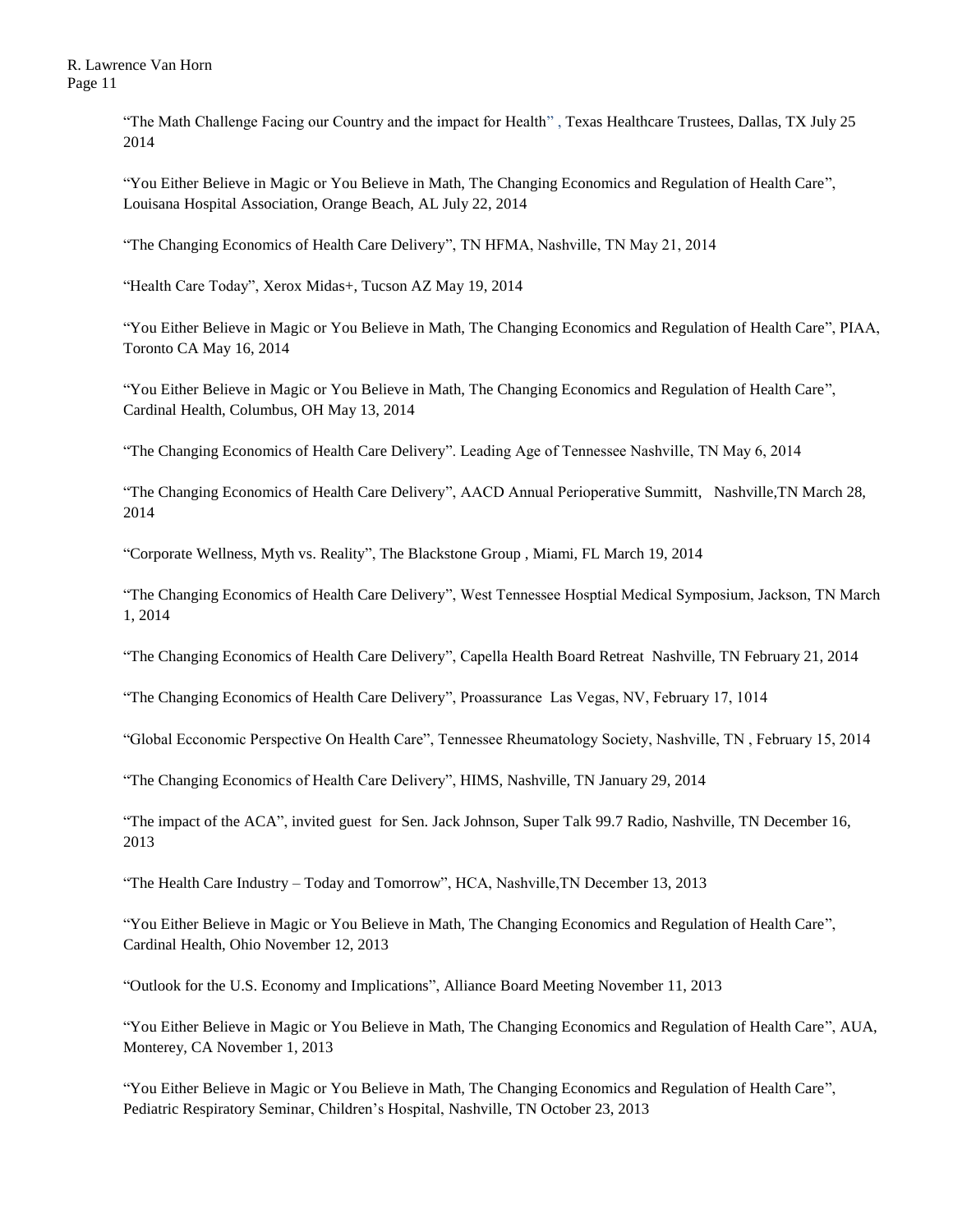"ACA Implementation and Economic Consequences", QHR, Charleston, SC October 3, 2013

"Healthcare Math and the Risks Facing the U.S. Healthcare Industry", CSRO 2013 State Society Advocacy Conference, Chicago, IL September 28, 2013

"An Inconvenient Truth: We Are Broke And Americans Don't Understand Insurance", NBGH Washington DC, September 24, 2013

"Affordable Care Act – The Economics and Future Impact", ProAssurance 2013 Leadership Circle, Colorado Springs, CO September 19, 2013

"Healthcare Math and the Risks Facing the U.S. Healthcare Industry", Jeffries, Nashville, TN August 27, 2013

"Healthcare Math and the Risks Facing the U.S. Healthcare Industry", Healthways, Cool Springs, TN June 26, 2013

"Healthcare Math and the Risks Facing the U.S. Healthcare Industry", ESPACES, Belle Meade, TN June 6, 2013

"Observations On The Evolution of US Provider Markets", Kurt Salmon, May 16, 2013

"Healthcare Math and the Risks Facing the U.S. Healthcare Industry", PICA, April 13, 2013

"Healthcare Math and the Risks Facing the U.S. Healthcare Industry", AUA 2013 Urology Joint Advocacy Conference, Washington, DC March 11, 2013

"Healthcare Math and the Risks Facing the U.S. Healthcare Industry", Citigroup Annual Healthcare Conference, New York, NY February 26, 2013

"Healthcare Math and the Risks Facing the U.S. Healthcare Industry", ProAssurance Risk Management Conference, Las Vegas, NV February 11, 2013

"Healthcare Math and the Risks Facing the U.S. Healthcare Industry", Shade Tree Presentation Vanderbilt Medical Center, Nashville, TN January 30, 2013

"The Impact of the Elections for the Health Care Delivery", PICA – 2013 New York Podiatric Clinical Conference, New York, NY January 26 & 27, 2013

"Health Economics & the Law-Is the ICU Relevant?", Vanderbilt Medical Center, Nashville, TN December 7, 2012

"Compliance Issues through the Eyes of the Board of Directors – Directions in Healthcare 2012", Waller Conference, Nashville, TN November 29, 2012

"What Health Reform Means Now", QHR Trustee Conference, Savannah, GA November 9, 2012

"Healthcare Math and the Risks Facing the U.S. Healthcare Industry", Virginia Hospital & Healthcare Association Annual Meeting, Hot Springs, VA November 8, 2012

"Care Management Education: Confronting Challenges for Innovation with a Modern Curriculum", Harvard Business School, Boston, MA October 4 & 5, 2012

"Healthcare math and the Risks Facing the U.S. Healthcare Industry", Virginia Hospital Board Retreat, Charlottesville, VA July 11 & 12, 2012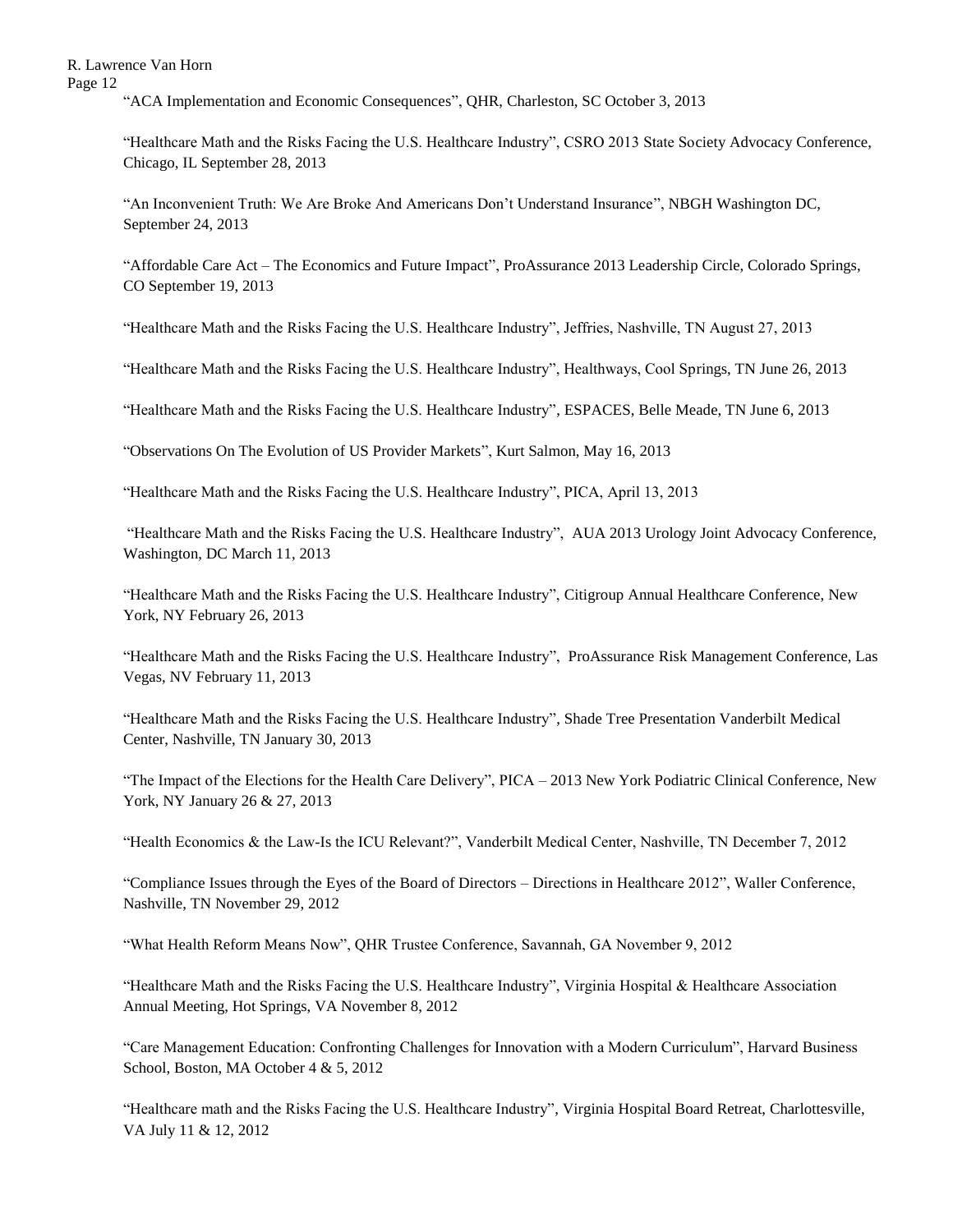"Washington Update – What to Expect", QHR Board Meeting, Franklin TN June 14, 2012

"Healthcare Math & the Risk Facing the U.S. Healthcare Industry", HFMA Alabama Chapter Conference, Sandestin, FL June 4, 2012

"Setting the Stage: Our Healthcare Future, Who is going to pay?", OWE Club Meeting, Nashville, TN May 7, 2012

"Healthcare Reform Crisis: Problems and Possibilities", Osher Lifelong Learning Program, Nashville, TN April 2, 2012

"Setting the Stage: Our Healthcare Future", Microsoft HPAC, Chicago, IL March 28, 2012

"Setting the Stage: Our Healthcare Future", Touomey Healthcare System Board Retreat, Wild Dunes, SC March 23, 2012

"Healthcare Policy and Spending" Shade Tree Presentation Vanderbilt Medical School, Nashville, TN March 14, 2012

"The Economic Future of Healthcare Delivery", Citigroup, 2012 Global Healthcare Conference, New York City, NY February 29, 2012

"Changing Healthcare Environment", PICA Board Meeting, Nashville, TN February 24, 2012

"Economics of Healthcare", Vanderbilt Medical Center, Nashville, TN January 16, 2012

"The Economics of U.S. Health Reform", Healthcare Financial Management Association-HFMA, New Orleans, LA November 14, 2011

"The Economics of U.S. Health Reform", Vanderbilt University Graduate School, Healthcare Improvement Group, Nashville, TN November 2, 2011

"The Economics of U.S. Health Reform", Quorum Nursing Workshop, Nashville, TN October 27, 2011

"The Economics of U.S. Health Reform", PICA, Attorney Presentation, Nashville, TN October 20, 2011

"The Economics of U.S. Health Reform", Blue Cross Blue Shield Fall Statewide Training Event, Nashville, TN October 20, 2011

"The Economics of U.S. Health Reform", Tennessee Perfusion Association Conference, Nashville, TN September 23, 2011

"The Economics of U.S. Health Reform", ProAssurance Companies Leadership Circle Meeting, Kohler, WI September 21, 2011

"The Economics of U.S. Health Reform", Huntsville Hospital Leadership Retreat, Huntsville, AL August 24, 2011

"The Economics of U.S. Health Reform", Quorum, Strategic Summit, Estes Park, CO August 11, 2011

"The Economics of U.S. Health Reform", PICA, Risk Management, Boston, MA July 30, 2011

"The Economics of U.S. Health Reform", Quorum National CFO Webinar, Nashville, TN July 28, 2011

"The Economics of U.S. Health Reform", PICA, Risk Management, Anaheim, CA June 11, 2011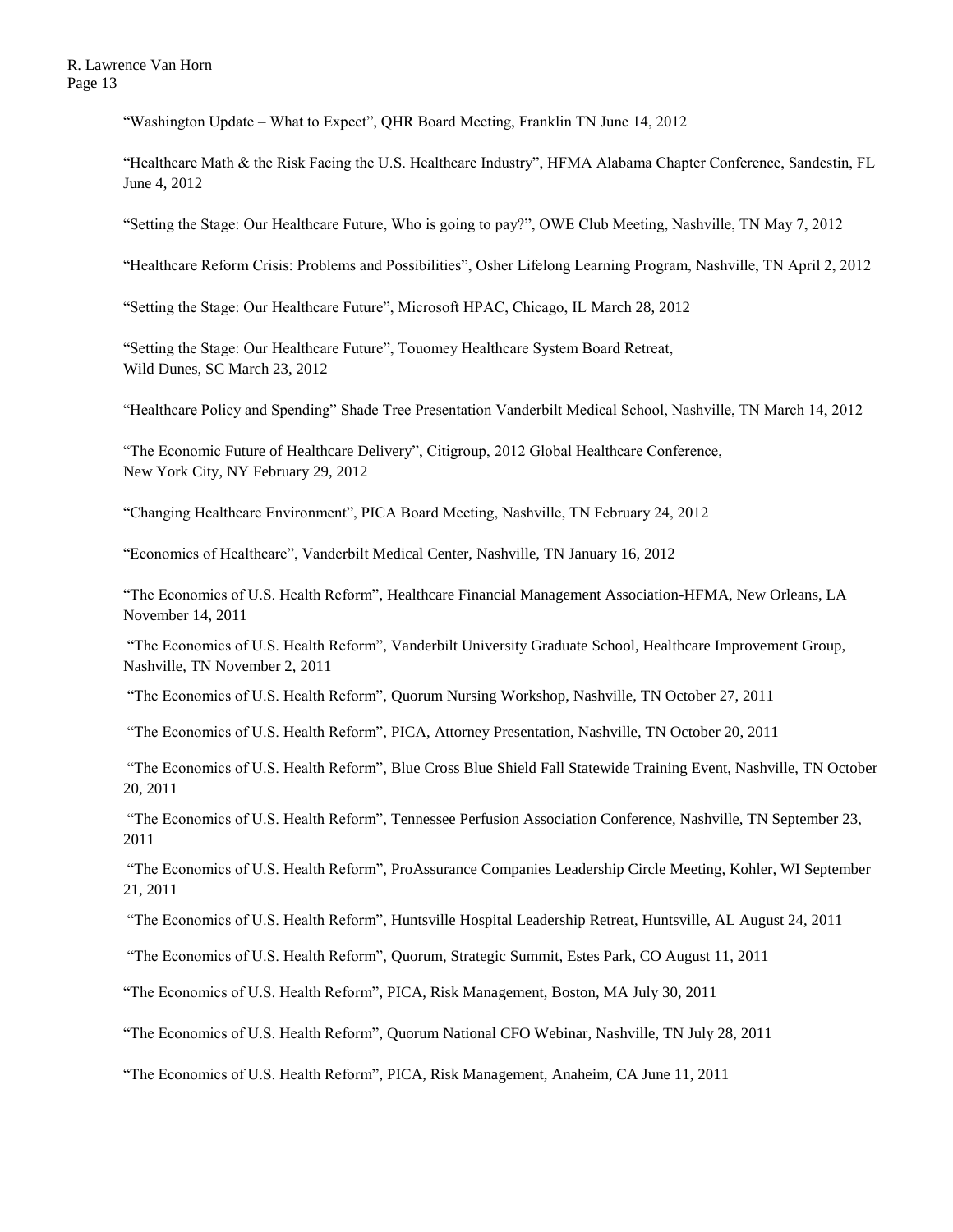"How Well Do Travel Cost Models Measure the Effects of Hospital Mergers?", Kellogg School of Management, Northwestern University, Evanston, IL April 20, 2011

"The Economics of U.S. Health Reform", PICA, Risk Management, Chicago, IL March 3,2011

"The Economics of U.S. Health Reform", Healthcare Financial Management Association –HFMA, Nashville, TN February 24,2011

"How Well Do Travel Cost Models Measure the Effects of Hospital Mergers?", The Fuqua School of Business, Duke University, Durham, NC February 18, 2011

"How Well Do Travel Cost Models Measure the Effects of Hospital Mergers?", Gatton College of Business and Economics, University of Kentucky, February 11, 2011

"The Economics of U.S. Health Reform", Proassurance Corp., Ross Bridge, AL January 13,2011

"The Economics of U.S. Health Reform", Chartered Financial Analyst –CFA, Nashville, TN January 13,2011

"The Economics of U.S. Health Reform", Essent Healthcare, Nashville, TN December 15, 2010

"The Economics of U.S. Health Reform", Vanderbilt University Medical Center Leadership Team, Nashville, TN November 18, 2010

"The Economics of U.S. Health Reform", Quorum Q2 Group, Hotel del Coronado Resort, San Diego, CA November 11, 2010

"The Economics of U.S. Health Reform", Vanderbilt University Medical Center Leadership Team, Nashville, TN October 21, 2010

"The Economics of U.S. Health Reform", PICA Board Meeting, Franklin, TN October 15, 2010

"The Economics of U.S. Health Reform", Medicare Sustainability Panel, VHBA Annual Conference, Nashville, TN October 1, 2010

"The Economics of U.S. Health Reform", Quorum Board of Trustees, Charlotte, N.C., September 14, 2010

"The Economics of U.S. Health Reform", HME News Annual Conference, Nashville, TN September 13, 2010

"The Economics of U.S. Health Reform", Quorum Consulting Group, Brentwood, TN September 8, 2010,

"The Economics of U.S. Health Reform", ACG Tennessee 25 for 2025, Bass, Berry & Sims, Nashville, TN June 23, 2010

"The Economics of U.S. Health Reform", Health Care Summit, Healthcare Finance Management Association, Hyatt Nashville, TN May 19, 2010

"The Economics of U.S. Health Reform", Pharmacology Graduate, Student Association, Vanderbilt University Medical School, Light Hall, Nashville, TN May 13, 2010

"The Economics of U.S. Health Reform", Life Insurance Company of Alabama, April 29, 2010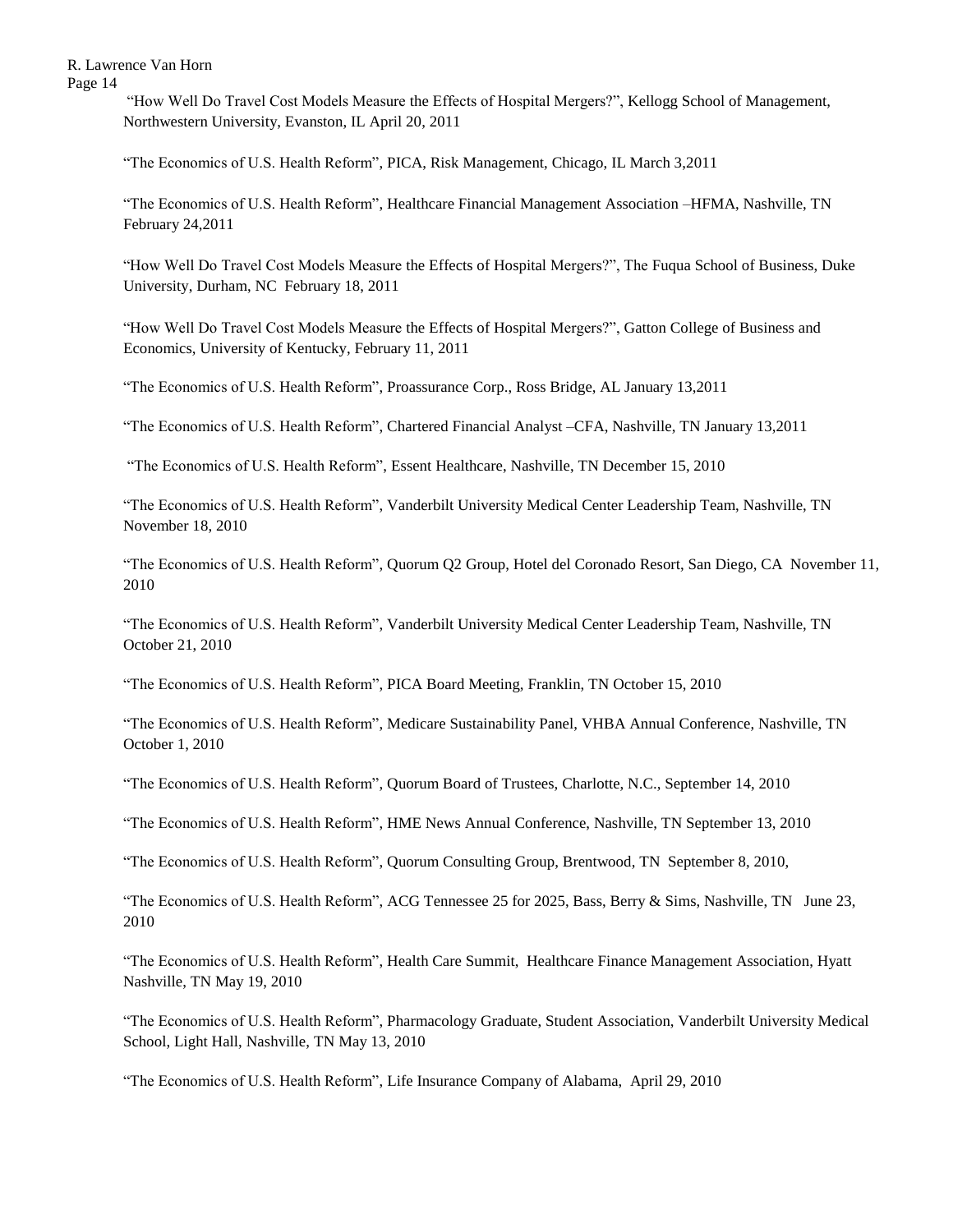"Hospital Quality and Executive Compensation" Lister Hill Seminar Series, School of Public Health, University of Alabama Birmingham, Birmingham, AL, Nov 9, 2009

"The Impeding Health Care Crisis" HFMA Spring Institute, Hutton Hotel, Nashville, TN May 14, 2009

"Governance and Executive Compensation in Nonprofit Organizations: Evidence from Hospitals". Accounting & Finance Seminar Series, Graduate School of Management, UC Davis, Davis, CA, April 22, 2009

"Statistical Value of a Human Life" Discussant Vanderbilt Law School, Nashville, TN March 26, 2009

"Stimulus Funding and Health Care IT" TN HIMSS CIO Council, Hyatt Hotel, Nashville, TN March 3, 2009

"Factors Shaping the future of health care delivery" Shattuck Hammond Speaker Series, Nashville, TN January 29, 2009

"Turning the Tide: The Future of healthcare Under the Obama Administration" Vanderbilt University Medical School, Nashville, TN January 22, 2009

"Factors Shaping the Future of Health Care Delivery" HCA Internal Audit, Nashville, TN January 21, 2009

"Factors Shaping the Future of Health Care Delivery" NPAS - HCA, Sommet Center, Nashville, TN December 16, 2008

"Factors Shaping the Future of Health Care Delivery" Blue Cross Blue Shield Conference, Gaylord Opryland Hotel, Nashville, TN December 4, 2008

"Consumerism in Health Care" Vanderbilt Health Care Business Alliance, Marriott Hotel, Nashville, TN November 1, 2008

"Factors Shaping the Future of Health Care Delivery" Harvard Business School Alumni Assoc., Stoney River, Nashville, TN December 4, 2008

"The Future of Health Care Delivery" Vanderbilt Construction Management Symposium, Nashville, TN August 22, 2008

"What Everyone Should Know about Healthcare but Probably Doesn't" Microsoft Health Executive Forum, Arlington, VA, June 12, 2008

"Shifting Accountability in Health Care" Microsoft Health Plan Executive Forum, April 11, 2008 Ponte Vedra, FL

"Governance and Executive Compensation in Nonprofit Organizations: Evidence from Hospitals". Lister Hill Seminar Series, School of Public Health, University of Alabama Birmingham, Birmingham, AL, April 9, 2008

"Factors Shaping the Future of Health Care" Stroudwater Associates Annual Meeting, Saddlebrook, FL March 29, 2008

"What Everyone Should Know about Healthcare but Probably Doesn't" Microsoft Health Executive Forum, Las Colinas, TX, March 13, 2008

"What Everyone Should Know about Healthcare but Probably Doesn't" Medicare Fraud & Abuse Annual Conference, Nashville, TN November 6, 2007

National Association of Occupational Health Professionals, Keynote Panel Discussion, Nashville, TN October 23, 2007

"What Everyone Should Know about Healthcare but Probably Doesn't" Microsoft Health Executive Forum, Kohler, WI, Oct 8, 2007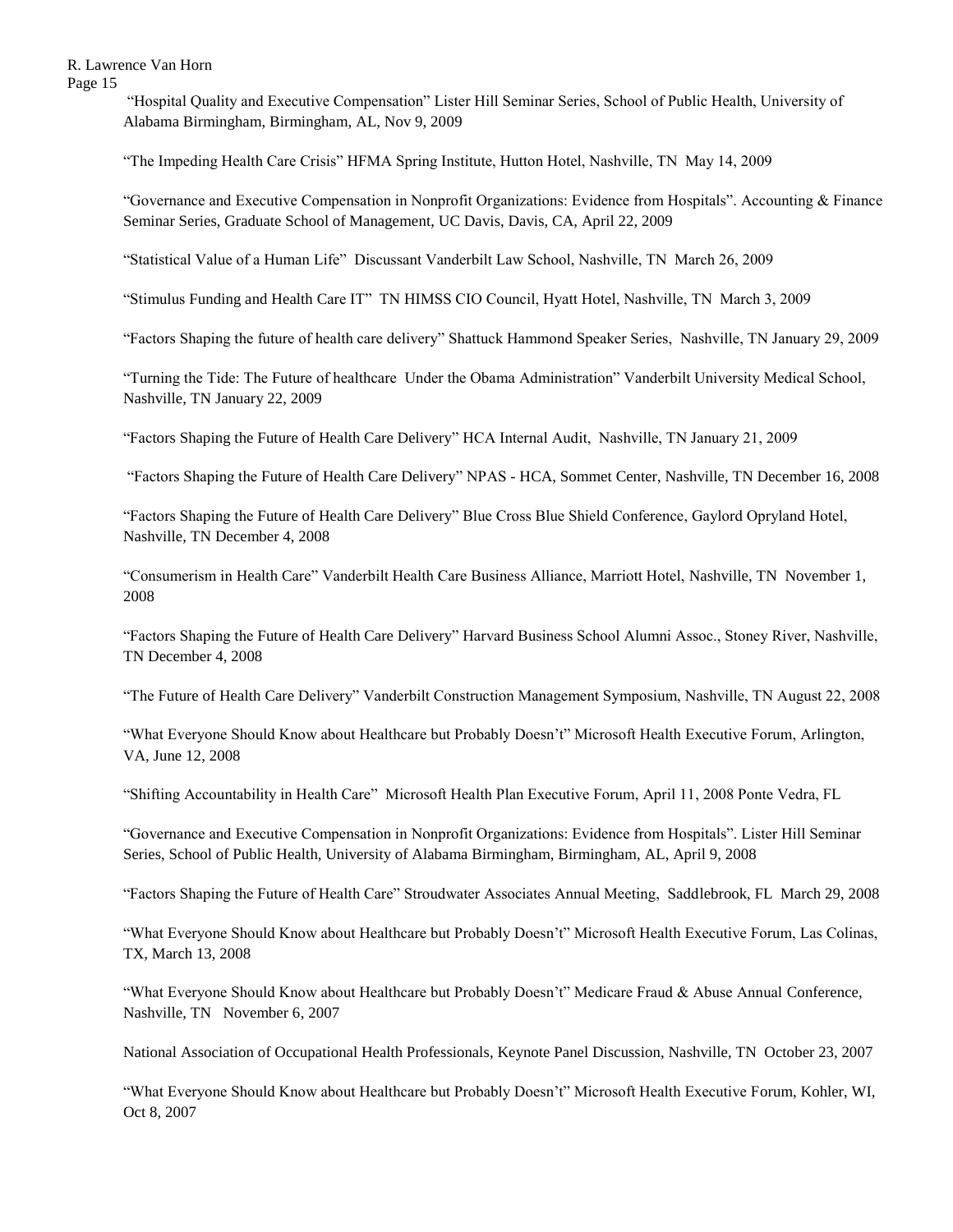Page 16

"What Everyone Should Know about Healthcare but Probably Doesn't" Excellus Blue Cross Blue Shield, Waterloo, NY, Jun 28, 2007

"What Everyone Should Know about Healthcare but Probably Doesn't" HIMSS, Schermerhorn, Nashville, TN, Apr 26, 2007

"What Everyone Should Know about Healthcare but Probably Doesn't" MGMA Conference, Memphis, TN, Feb 15, 2007

"Board Composition and Private Inurement in Nonprofit Organizations: Evidence from Hospitals" , Leonard Davis Institute Seminar Series, University of Pennsylvania, Philadelphia PA April 1, 2004.

"Board Composition and Private Inurement in Nonprofit Organizations: Evidence from Hospitals" , The Organizational Economics of Health Care Conference, Simon School of Business, Rochester, NY October 24-25, 2004.

"The Economics of the Rochester Health Care Market" , Invited seminar Lifetime Health Board Education, Waterloo NY June 12, 2003.

"The Economics of the Rochester Health Care Market" , Invited seminar Lifetime Health quarterly staff meeting, Rochester, NY Sep 12, 2002.

"Can Managed Care Overcome Big Pharma Promotional Spend?" Invited seminar, Health Executives Network. New York, NY, November 15, 2002.

Invited Discussant and Panelist Third Annual Health Care Organizations Conference, Wharton School of Business, The University of Pennsylvania, Philadelphia, PA June 6, 2001.

"Incentives in Nonprofit Organizations: Evidence from Hospitals" Second Annual Health Care Organizations Conference, University of Minnesota, Minneapolis MN June 1, 2000.

"Incentives in Nonprofit Organizations: Evidence from Hospitals" Western Economic Association International's 75th Annual Conference, Vancouver, Canada July 1, 2000.

Invited Discussant, Health Care Division, Academy of Management, August  $9<sup>th</sup>$ , 1999.

"HMO contracting and provider quality – a dynamic treatment," International Health Economics Association Annual Meeting, Amsterdam, The Netherlands, June 9<sup>th</sup>, 1999

"Fee Schedules, Agency & Referrals: The Effect of Price Changes on Physician Labor Supply," Health Economics Research Organization, ASSA Annual Meetings, New York, NY, Jan. 1999.

Discussant, Health Care Management Division, Academy of Management Annual Meeting. San Diego, CA, August 1998

"Agency problems and the purchase of NFP hospitals by investor owned hospital chains" Leone, Andrew, R. Lawrence Van Horn, Association for Health Services Research, Washington DC, June 1998.

"A dynamic theory of managed care based on costly learning" Wedig, G, R. Lawrence Van Horn presentation at Allied Social Science Association, Health Economics Research Organization. Chicago, IL, January 1998.

"High Performance Succession and the Retention of Managerial Talent" R. Lawrence Van Horn Accepted for presentation at Academy of Management, Strategy Division. **Selected for publication in 1996 Best Paper Proceedings** Cincinnati Ohio, August 1996.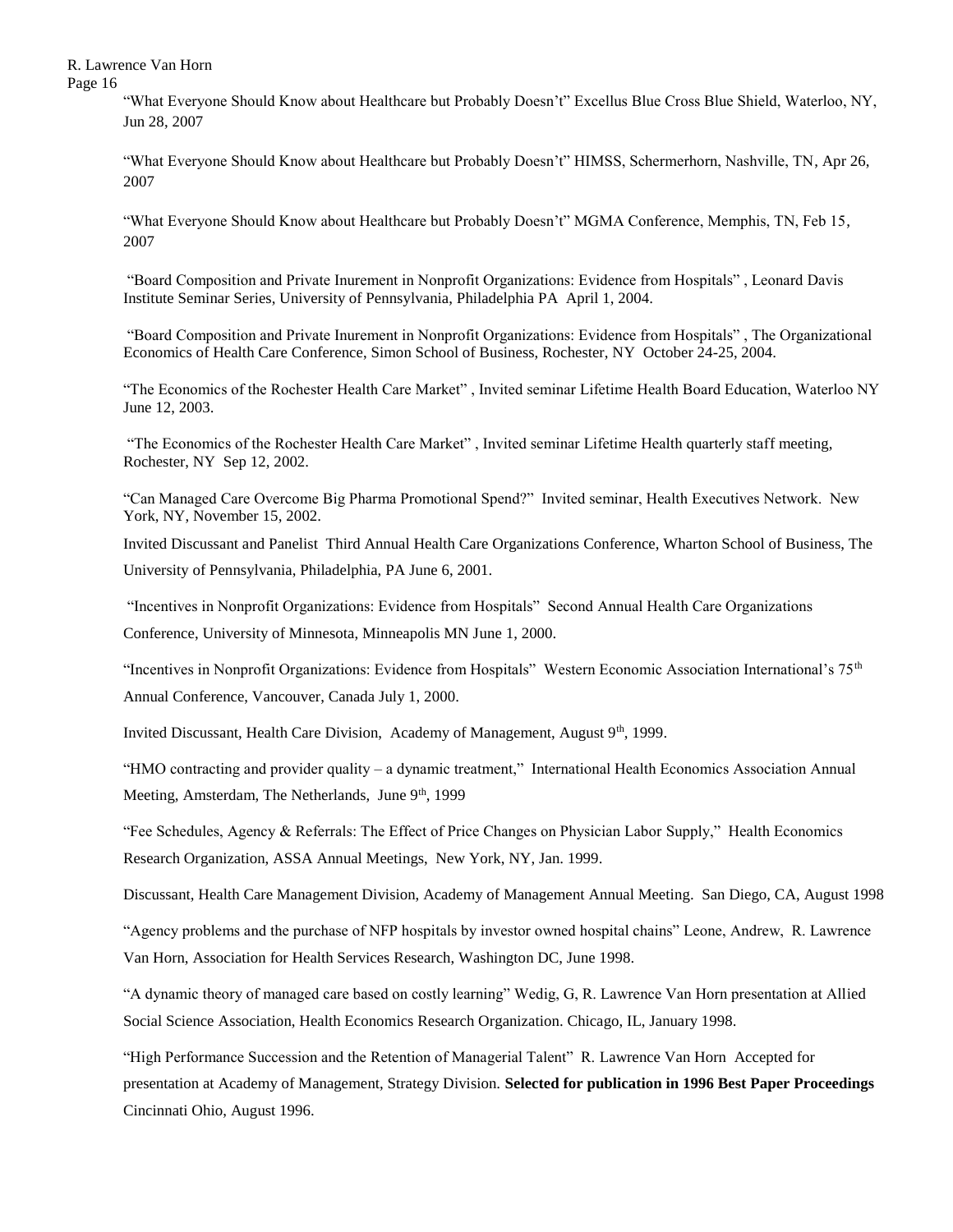"Price Imperfections as a Motivation for Vertical Integration" R. Lawrence Van Horn, Suponcic, S., Accepted for presentation at Academy of Management, Health Care Administration Division. Cincinnati Ohio, August 1996.

"The Impact of Physician Involvement in Managed Care on Efficient Use of Hospital Resources " R. Lawrence Van Horn, Lawton R. Burns, Douglas R. Wholey Accepted for presentation at Academy of Management, Health Care Administration Division. Cincinnati Ohio, August 1996.

"The Effect of Hospital Outcomes on Hospital Choice by HMOs" Jose Escarce, Mark V. Pauly, R. Lawrence Van Horn Outcomes Economics, American Economic Association Annual Meeting, January 1996.

"Hospital Debt Financing: Effect of not-for-profit status" Mahmud Hassan, R. Lawrence Van Horn, Gerry Wedig. American Public Health Association, Poster Session San Diego, CA. October 1995.

"Price Imperfections as a Motivation for Vertical Integration" R. Lawrence Van Horn, Suponcic, S., American Risk & Insurance Association, Seattle WA, August 1995

"A Systemic Approach to Physician Induced Demand" R. Lawrence Van Horn, Jitendra V. Singh Academy of Management, Health Care Administration Division Distinctive Poster Session Vancouver, BC, August 1995

"The Effects of Managed Care Volume and Practice Share on Efficient Use of Hospital Resources" R. Lawrence Van Horn, Lawton R. Burns, Douglas Wholey Association for Health Services Research Annual Conference, Health Care Management Section, Chicago IL, June 1995.

"Effect of Managed Care on Diffusion of New Medical Technologies" Scott Ramsey, Jose Escarce, Mark V. Pauly, R. Lawrence Van Horn, Jeffrey Silber, Association for Health Services Research Annual Conference, Chicago IL, June 1995.

"Hospice Care and AIDS: Dimensions of Services, Cost and Access" Poster Session, R. Lawrence Van Horn, John Kimberly Agnieshka Baumritter, Association for Health Services Research Annual Conference, Chicago IL, June 1995.

"Alternate Methods for the Estimation of Hospital Quality" Poster Session Gerry Wedig, R. Lawrence Van Horn, Association for Health Services Research Annual Conference, Chicago IL, June 1995.

"Do Not-for-Profits Do Good When They Do Well," Accounting & Finance Seminar Series, William E. Simon Graduate School of Business Administration, University of Rochester, Rochester, NY, April 25, 2000.

"Incentives in Nonprofit Organizations: Evidence from Hospitals," Accounting & Finance Seminar Series, William E. Simon Graduate School of Business Administration, University of Rochester, Rochester, NY, February 18, 2000.

Moderator, Rochester Area Healthcare Consortium public form on Medicare & Medicaid, Strasenburg Auditorium Rochester, NY, February 2, 2000.

"Agency problems and the purchase of NFP hospitals by investor owned hospital chains," INSEAD, Fontainbleau, France, February 1999.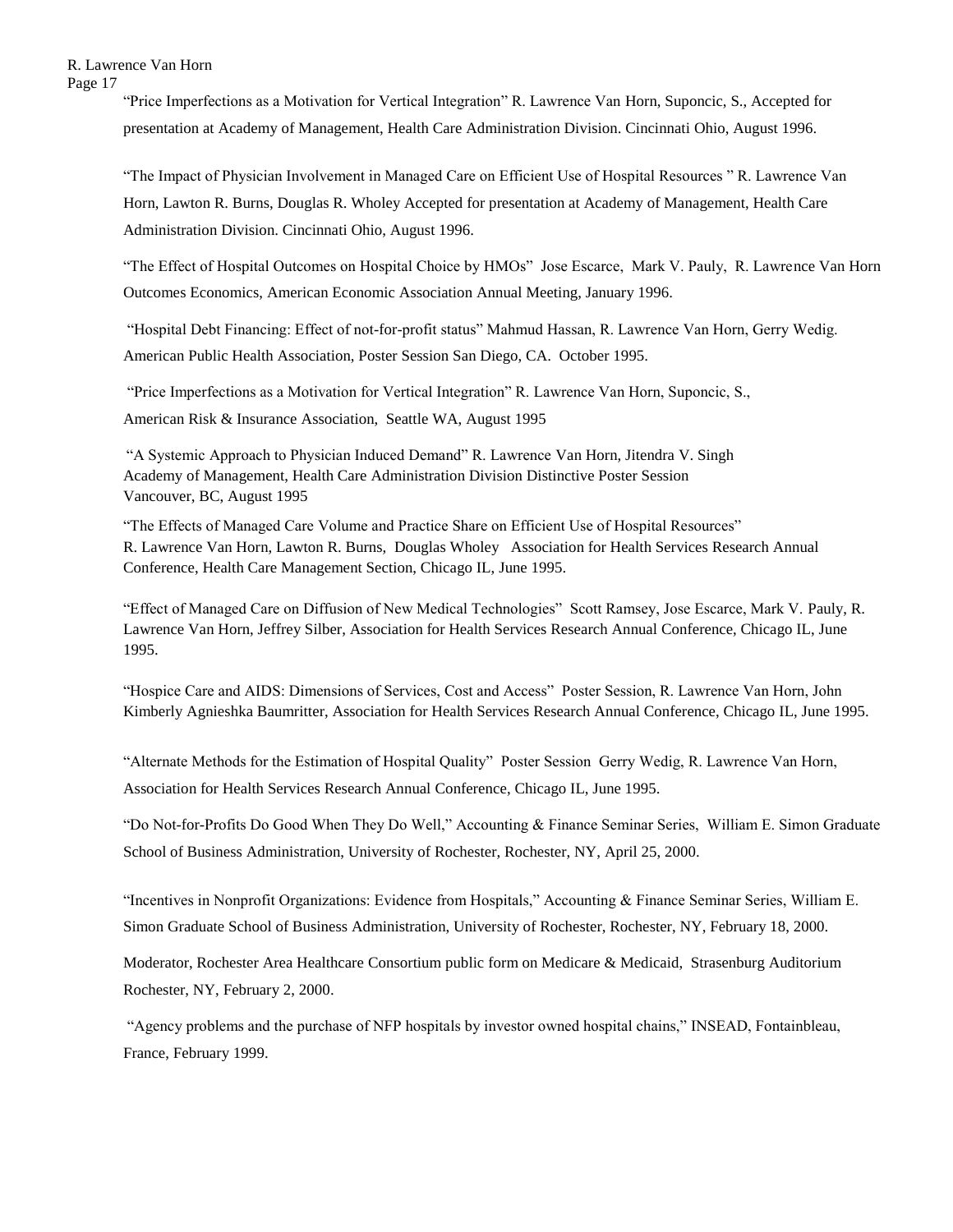"Agency Problems in Corporate Control Transactions and Not-for-profit Organizations: Evidence from the healthcare industry," Managerial Economics & Decisions Sciences Seminar Series, Kellogg School of Business Administration, Northwestern University, Evanston, IL, November 11, 1998.

"Agency Problems in Corporate Control Transactions and Not-for-profit Organizations: Evidence from the healthcare industry." Economics & Management Seminar Series, William E. Simon Graduate School of Business Administration, University of Rochester, Rochester, NY, October 13, 1998.

"Earnings Management in Not-for-profit Hospitals," Accounting Seminar Series, William E. Simon Graduate School of Business Administration, University of Rochester, Rochester, NY, October 1, 1998.

"Perspectives on Health Care Integration" Annual board meeting of the University of Rochester Medical Center. Rochester, NY, January, 26 1998.

"Health Economics summer Conference," Invited participant at National Bureau of Economic Research. Cambridge, MA, July 21 - July 23, 1997.

"Managing Quality II," Invited Discussant at International Franco-American Quality Conference. INSEAD, Paris, FRANCE, June 4 - June 6, 1997.

"The Effects of Managed Care Volume and Practice Share on Efficient Use of Hospital Resources," Department of Community & Preventive Medicine, School of Medicine, University of Rochester Rochester, NY, April, 1997.

"Managing Quality I," Invited Discussant at International Franco-American Quality Conference. The Wharton School, The University of Pennsylvania, Philadelphia, PA, June 26 - June 28, 1996.

"The Dynamics of AIDS and Hospice Organizations," R. Lawrence Van Horn, John R. Kimberly, Agniehska Baumritter National Hospice Organization Annual Meeting, Phoenix, AZ, Nov 6-9, 1995.

"Cost Effectiveness of Hospice for the Care of Patients with AIDS," R. Lawrence Van Horn Leonard Davis Institute of Health Economics, Seminar Series May 1995.

IMRA Store Operations & Human Resources Conference Orlando, FL Feb 18, 1993 "Healthcare Cost Containment."

# **Selected Media**

Podcast with CMS Seema Verma – Episode 8: Healthcare Price Transparency **Dec 2 2019** [https://www.cms.gov/podcast/episode-8-healthcare-price-transparency](https://nam04.safelinks.protection.outlook.com/?url=https%3A%2F%2Fwww.cms.gov%2Fpodcast%2Fepisode-8-healthcare-price-transparency&data=02%7C01%7Cscarlett.gilfus%40vanderbilt.edu%7Cbb79dcb080de45bdb7ef08d77763472c%7Cba5a7f39e3be4ab3b45067fa80faecad%7C0%7C0%7C637109141327913687&sdata=oE5WY1VR4zRAzkL5AXEz%2Fnf3dLgAlxvkjoxwv9nwZJE%3D&reserved=0)

Presented at the CMS rule announcement with President on **November 15 2019** <https://youtu.be/M5v99LqN9iQ>

Presented at the signing of the executive order with President on **June 24 2019** [https://www.youtube.com/watch?v=sWm8reQuftA&fbclid=IwAR2ESgB2rQh17htMCeX6n4xYniRDBrMw89sh-](https://www.youtube.com/watch?v=sWm8reQuftA&fbclid=IwAR2ESgB2rQh17htMCeX6n4xYniRDBrMw89sh-1j7yfLnQwYf7XpHEeCcAI4)[1j7yfLnQwYf7XpHEeCcAI4](https://www.youtube.com/watch?v=sWm8reQuftA&fbclid=IwAR2ESgB2rQh17htMCeX6n4xYniRDBrMw89sh-1j7yfLnQwYf7XpHEeCcAI4)

*Vanderbilt Business*, **Winter, 2013** <http://www.vanderbilt.edu/magazines/vanderbilt-business/2013/12/reciprocal-agreement/>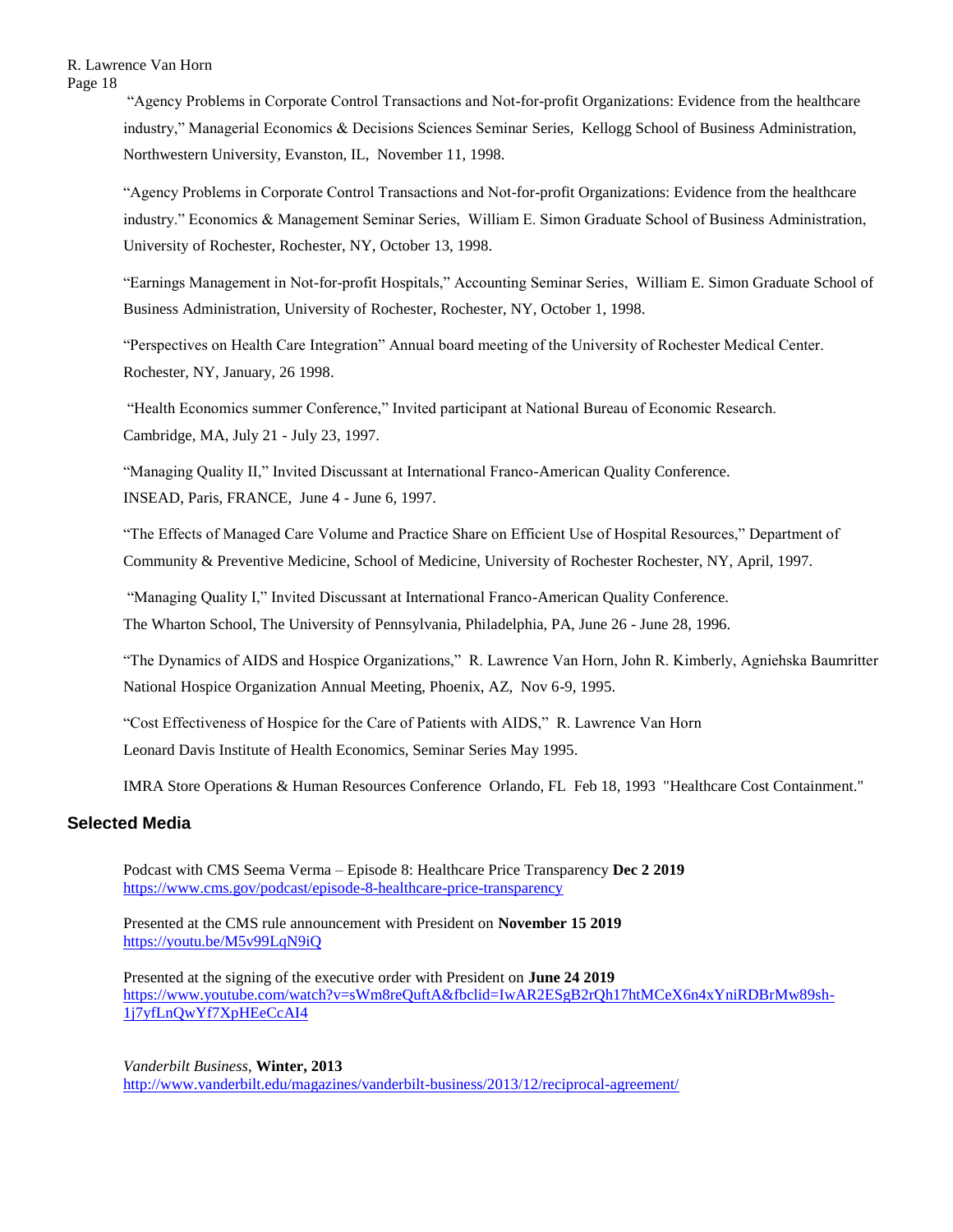> **Larry Van Horn**, Executive Director of the Health Care Programs at Owen Graduate School of Management shares his thoughts on the partnership between the Vanderbilt Business School and Medical School and the benefits of the Owen Health Care MBA.

## *The Tennessean***, Dec. 18, 2013**

[Q&A: A Nashville economist looks to solve health care ills](http://www.tennessean.com/article/20131218/BUSINESS05/312180104/2264/BUSINESS04)

**Larry Van Horn**, Executive Director of the Health Care MBA program at Owen Graduate School of Management, discusses the problem with publishing papers in journals that nobody reads and why simple economics could save health care.

WWTN-FM (Nashville, TN.), **Dec. 17, 2013**

## [Interview: Affordable Care Act](http://67.214.100.182/Player.aspx?ClipId=,A,201312,B141B241-BD40-4891-9603-69AF1F743B2F&ReqServer=NDS7%5CNDS7&QueryName=VU%20News%20&%20Communications&Offset=23&rai=91629de1-4f88-11d7-80a6-00b0d020616e&ran=corpvideo&roi=91629de1-4f88-11d7-80a6-00b0d020616e&ron=corpvideo&run=&rut=0&E=12gfr7vi%287zf2l4fHh4fHWJ7%287zc%282&Time=12gf%2874frW4f%2874frj4f%2874Srj4f%2874fHh&Related=&pbp=Y)

"Impact of Minimum Wage Legislation." WWTN-FM interviewed **Larry Van Horn**, associate professor of economics and management, about the changes implemented by insurance companies under the Affordable Care Act.

## *Nashville Business Journal***, Dec. 10, 2013**

## [Frist, Health Care Council select 2014 Fellows class](http://www.bizjournals.com/nashville/blog/2013/12/frist-health-care-council-select-2014.html)

The Nashville Health Care Council has selected its latest class for the Fellows program, now in its second year. **Larry Van Horn**, associate professor of economics and management, is noted as co-chair of the program.

## *Newsweek***, Nov. 15, 2013**

[What 72 million Americans on cholesterol meds could mean for costs](http://www.newsweek.com/what-72-million-americans-cholesterol-meds-could-mean-costs-3317)

New guidelines to combat cholesterol may double the number of Americans taking statins, but the cost of the drug will probably not rise in response to the increased demand. **Larry Van Horn**, Executive Director of the Health Care MBA program at Owen Graduate School of Management, is quoted.

## WWTN-FM (Nashville, TN.), **Nov. 7, 2013**

Larry Van Horn: Guest on 99.7 Super Talk Nashville "Economic Impact of Obamacare"

## *Milwaukee Journal Sentinel* **Oct. 26, 2013**

<http://m.jsonline.com/229400631.htm>

Health systems are turning to clinical quality to determine compensation. **Larry Van Horn**, associate professor of Economics and Management discusses the difficulty of measuring non-financial goals.

## *The Tennessean***, Sept. 15, 2013**

## [Opinion: Health care group a guide in time of change](http://www.tennessean.com/article/20130915/OPINION03/309150014/Tennessee-Voices-Health-care-group-guide-time-change)

The 2014 class of the Nashville Health Care Council Fellows is poised to develop ideas that will resonate in the boardrooms and C-suites of every health care organization in this city, write co-chairs **Larry Van Horn**, associate professor of economics and management and Executive Director of the Health Care MBA program at Vanderbilt, and former Sen. Bill Frist.

# *Nashville Business Journal***, August 21, 2013**

[What to expect from Frist's 'Fellows' in year two](http://www.bizjournals.com/nashville/blog/2013/08/what-to-expect-from-frists-fellows.html)

Population health, an increased global focus and more hands-on immersion – that's what you can expect from the Nashville Health Care Council's second Fellows class. Program co-chair **Larry Van Horn** is quoted.

## *Los Angeles Times***, July 11, 2013**

[Opinion: It's time to focus on fixing the Affordable Care Act, not gutting it](http://articles.latimes.com/2013/jul/11/business/la-fi-lazarus-20130712)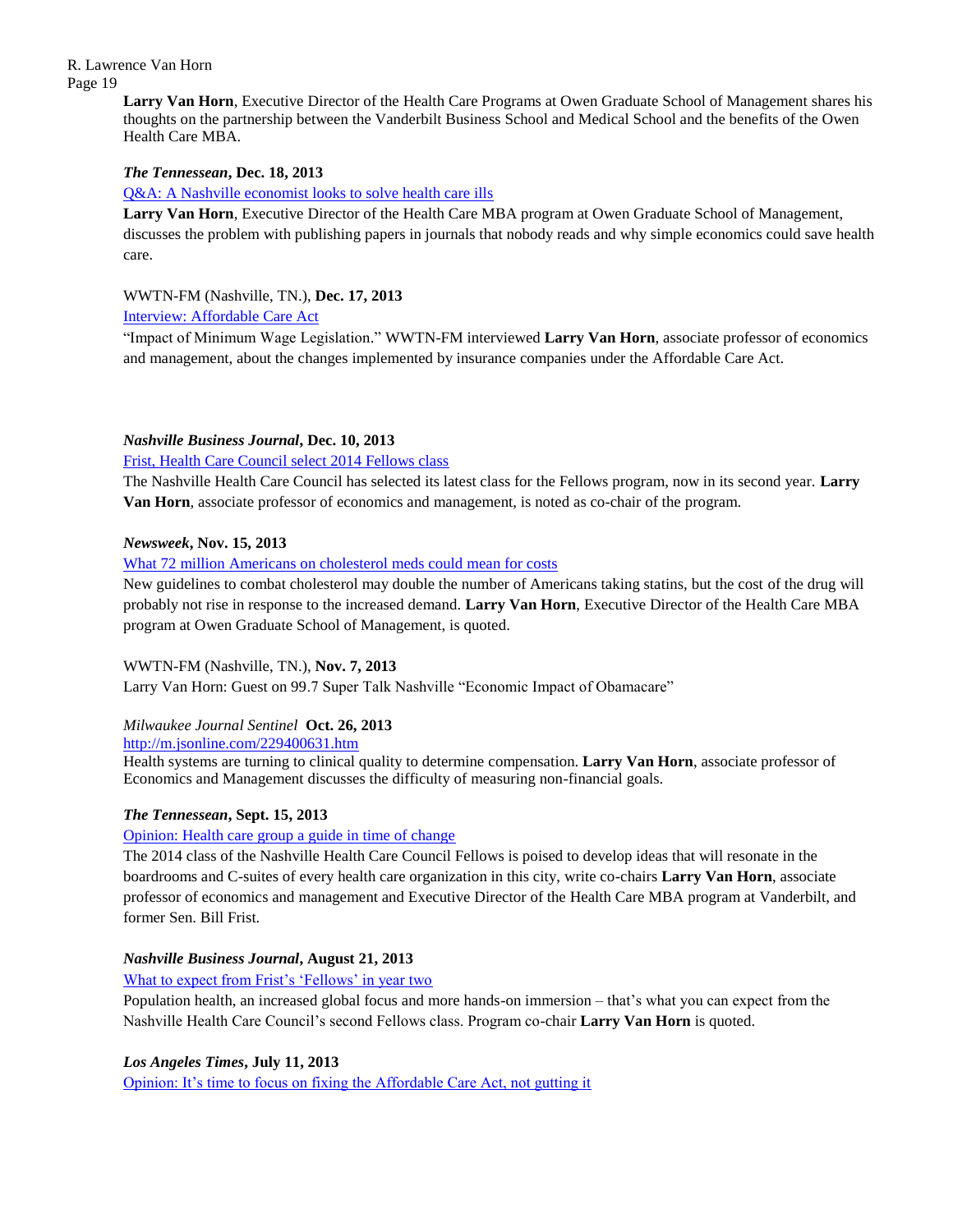> Any law this complex is all but guaranteed to need some rethinking as it encounters the real world, writes columnist David Lazarus. **Larry Van Horn**, associate professor of Economics and Management and Executive Director of Vanderbilt's Health Care MBA program, is quoted.

## NPR, **June 4, 2012**

BlueCross Test Bundling Payments to Doctors;

<http://nashvillepublicradio.org/blog/2012/06/04/bluecross-tests-bundling-payments-to-doctors/>

**Larry Van Horn**, associate professor of Economics and Management and Executive Director of Vanderbilt's Health Care MBA program, provides the opposing viewpoint on bundling doctor payments.

## NPR - **On Point, March 31, 2013**

<http://onpoint.wbur.org/2013/04/01/obamacare-rollout>

**Larry Van Horn**, Executive Director of Health Affairs at the Owen Graduate School of Management, was a guest on National Public Radio's "On Point" Friday, discussing how states are preparing for the Affordable Care Act, set to roll out in six months.

# **BLOG POSTS AT FORBES.COM:**

<http://www.forbes.com/sites/larryvanhorn/2010/11/29/to-fix-health-care-consumers-must-own-up-to-its-true-costs/> <http://www.forbes.com/sites/larryvanhorn/2010/11/30/america-cant-cut-spending-without-slashing-medicare/> <http://www.forbes.com/sites/larryvanhorn/2010/12/08/the-uninsured-buy-cell-phones-why-not-health-care/> <http://www.forbes.com/sites/larryvanhorn/2010/12/10/big-mistake-panel-votes-to-expand-weight-loss-surgery/> <http://www.forbes.com/sites/larryvanhorn/2010/12/13/if-health-care-ruling-holds-insurer-requirements-must-change-too/> <http://www.forbes.com/sites/larryvanhorn/2010/12/16/dear-grandma-youre-robbing-my-health-care-benefits/> <http://www.forbes.com/sites/larryvanhorn/2011/01/19/why-smart-people-will-never-agree-on-health-care-reform/> <http://www.forbes.com/sites/larryvanhorn/2011/02/09/how-prescription-drug-ads-gave-my-7-year-old-an-enlarged-prostate/> <http://www.forbes.com/sites/larryvanhorn/2011/02/25/how-americas-health-system-leads-to-bad-consumer-decisions/> [http://www.forbes.com/sites/larryvanhorn/2011/03/11/hca-to-the-rescue-why-for-profit-hospitals-may-save-americas-health](http://www.forbes.com/sites/larryvanhorn/2011/03/11/hca-to-the-rescue-why-for-profit-hospitals-may-save-americas-health-system/)[system/](http://www.forbes.com/sites/larryvanhorn/2011/03/11/hca-to-the-rescue-why-for-profit-hospitals-may-save-americas-health-system/) <http://www.forbes.com/sites/larryvanhorn/2011/03/28/the-terrible-economics-of-health-care-hot-spotting/> <http://www.forbes.com/sites/larryvanhorn/2011/04/01/health-care-jobs-further-bloat-massive-government-payroll/> <http://www.forbes.com/sites/larryvanhorn/2011/04/13/obamas-math-doesnt-add-up-on-health-care-spending/> <http://www.forbes.com/sites/larryvanhorn/2011/06/01/lets-cut-medicare-waste-off-at-the-knees/> <http://www.forbes.com/sites/larryvanhorn/2011/06/09/for-truly-low-taxes-consumers-need-to-own-up-to-health-expenses/> <http://www.forbes.com/sites/larryvanhorn/2011/06/29/coburn-and-lieberman-offer-sensible-medicare-reform/> <http://www.forbes.com/sites/larryvanhorn/2011/08/15/balancing-the-budget-simple-math-hard-choices/> <http://www.forbes.com/sites/larryvanhorn/2011/10/20/logic-and-basic-economics-prevail-as-the-class-act-unravels/> <http://www.forbes.com/sites/larryvanhorn/2011/10/24/rationing-hospital-care-may-be-the-only-way-to-keep-medicaid-intact/> <http://www.forbes.com/sites/larryvanhorn/2011/11/23/forget-preventive-health-care-let-them-eat-vegetables/> <http://www.forbes.com/sites/larryvanhorn/2011/12/02/how-the-health-care-mandate-perverts-the-economics-of-insurance/>

# **PROFESSIONAL REPORTS:**

Van Horn R.L, Brailer D.J,"Incentives to offer and limit health benefits among large employers," Department of Labor Publication 41USC252C3, August 1993.

# **FUNDED RESEARCH:**

"The effect of hospital quality on chief medical officer compensation" S. Mennemeyer and Van Horn, R.L. funded by the UAB Lister Hill Center \$30,000

"The value of Distributed Health Care Information" Van Horn R.L. funded by Kodak Health Imaging \$87,000 January 2005 – 2006

"Dynamics of Managed Care Strategies," Morrisey, M, Wedig, G, Van Horn, R.L. Hassan, M funded by Robert Wood Johnson Foundation \$384,000 June 1996 - June 1998.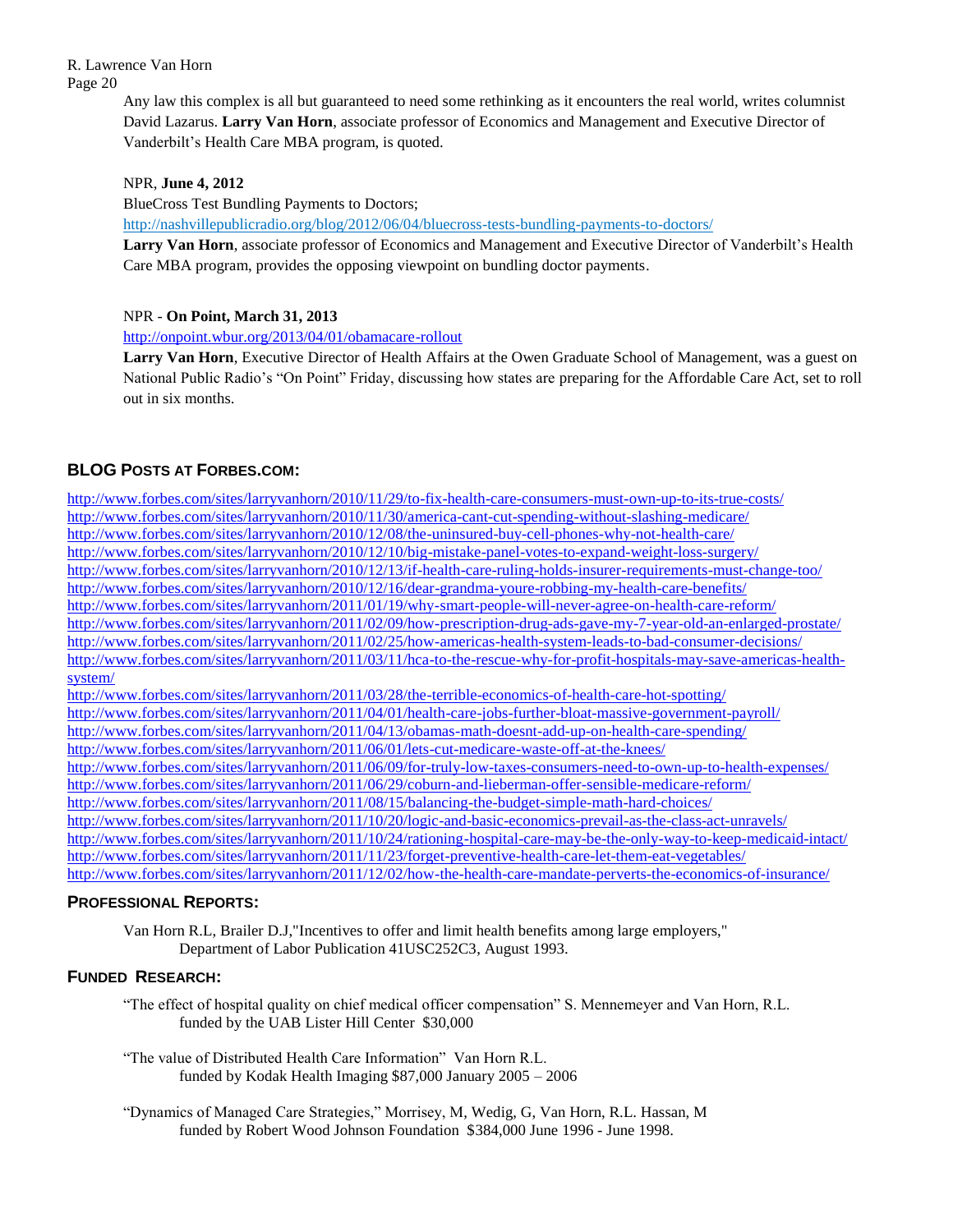Page 21

- "Environmental Turbulence, Organizational Capabilities and Strategic Response: Hospital Strategy in an Era of Managed Care," Van Horn, R.L. \$21,000 funded by Health Care Financing Administration April 1996.
- "Incentives to offer and limit health benefits among large employers," Department of Labor Publication 41USC252C3 August 1993.
- "Asymmetric Models of Service Sector Competition," Van Horn, R.L. \$5,000 Huntsman Center on Global Competition, The Wharton School University of Pennsylvania, July 1993.

## **AWARDS AND HONORS:**

Health Care Financing Administration Dissertation Award 1996 Department of Health and Human Services NRSA fellow 1993 - 1994 Department of Health and Human Services NRSA fellow 1992 - 1993 Department of Health and Human Services NRSA fellow 1991 - 1992 William E. Simon Graduate School of Business Administration Merit Scholarship 1990-1991

## **REFEREE SERVICES:**

| <i>Ad hoc</i> referee for: | Journal of Accounting and Economics     | Journal of Financial Economics                   |
|----------------------------|-----------------------------------------|--------------------------------------------------|
|                            | <b>Health Services Research</b>         | <b>Health Care Management Review</b>             |
|                            | <b>Health Affairs</b>                   | Journal of Health Economics                      |
|                            | Journal of Managed Care                 | Academy of Management                            |
|                            | <i>Inquiry</i>                          | International Journal of Industrial Organization |
|                            | Journal of Accounting and Public Policy | <b>Health Economics</b>                          |

# **PROFESSIONAL AFFILIATIONS:**

*Member,* American Economics Association *Member,* International Health Economics Association (IHEA)

## **RESEARCH INTERESTS:**

- Nonprofit conduct and objectives
- Agency relationships in health care markets
- Optimal physician contracting and behavior in response to at risk contracts
- Corporate governance in health care firms
- Managerial accounting in health care firms
- Measurement of health care outcomes and productivity

# **TEACHING INTERESTS:**

| <b>Managerial Economics</b>       | Health Care Data Modeling and Analysis |
|-----------------------------------|----------------------------------------|
| Health Care Strategy & Management | Health Insurance / Health Economics    |

## **SELECTED CONSULTING ENGAGEMENTS:**

Consultant to Competition Economics Consultant to PaymentAmerica Consultant to Healthstream Consultant to PICA Group Consultant to Medsolutions Consultant to ERS Group Consultant to Booz-Allen Hamilton Health Care Practice Consultant to KPMG Health Care National Practice Leader United States Department of Justice / HFCA / CMS United Healthcare Healthnet / Foundation Health Federal Services Purdue Pharmaceuticals Ministry of Health, The Netherlands